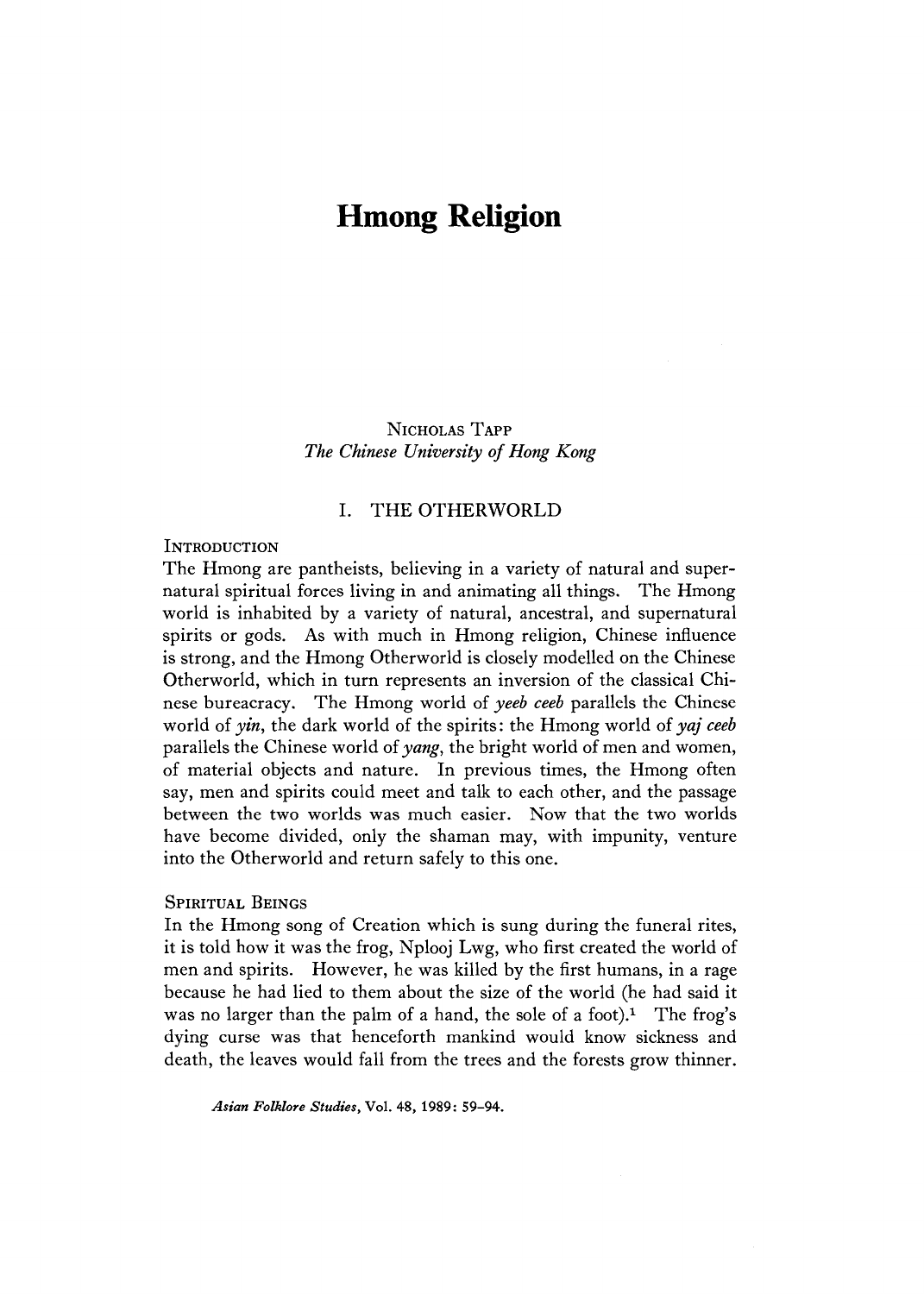Mankind would suffer from rains and the heat of the sun, the world of men and spirits would be divided into the world of men and the world of spirits, and men would no longer be able to rise up again, as they had previously done, on the thirteenth day after death.

The two Lords of the Otherworld are dreaded and fearful figures. One is Ntxwj Nyug, who judges the souls<sup>2</sup> of those who are to be reincarnated into animal, vegetable, or human form after their death. Ntxwj Nyug resides at the top of a mighty mountain, guarding the gates which must be crossed before the souls of the dead can return to the village of their ancestors. He is fond of feasting, and keeps a great herd of heavenly cattle which it is the fate of some Hmong in the otherworld to become. He is seconded by Nyuj Vaj Tuam Teem, who issues licences for rebirth behind a great writing desk, seated on a magnificent and terrifying throne. Ntxwj Nyug and Nyuj Vaj Tuam Teem are the couple who control life and death. Once one's licence for life has expired, only the shaman can intervene, sometimes, witn Ntxwj Nyug for an extension of its term to prolong one's life on earth.

The other most important deity is Saub, a kindly figure who, although he has now become to some extent disinterested in the affairs of men, may still be appealed to in times of need. Saub was present at the creation of mankind, and is still believed to be living somewhere in the far realms of the otherworld. Saub is associated with fertility and reproduction. It was Saub who supplied the first seeds, and caused the first hen to lay eggs. After the mighty floods which covered the earth had come, it was Saub who advised the brother and sister who had survived the flood in a vessel of wood. He told them that in order to repopulate the earth they should marry. Their union gave birth to a shapeless lump of flesh. Saub advised them to carve this into twelve pieces, from which originate the twelve ideal Hmong clans.3

In a story told to account for the origins or 'roots' (hauvpaus) of shamanism, it is recounted how at the dawn of time Ntxwj Nyug (who is incorrigibly wicked) was observed to be killing humans faster then they were being created. Saub entrusted some of his healing powers to a mortal named Siv Yis, who was thus enabled to cure illness and disease. Begged to return to earth after his ascent to heaven on his death, Siv Yis promised to do so if called upon at the thirtieth day of the twelfth lunar month, but when the time came, realising everyone had overselpt as he was halfway down the celestial ladder which joins the two worlds, Siv Yis in a tantrum threw his instruments down upon the earth and, despairing of human kind, returned to his heavenly abode. Some of these instruments were picked up by different people, who used them, and so became shamans. It is these instruments which form the equipment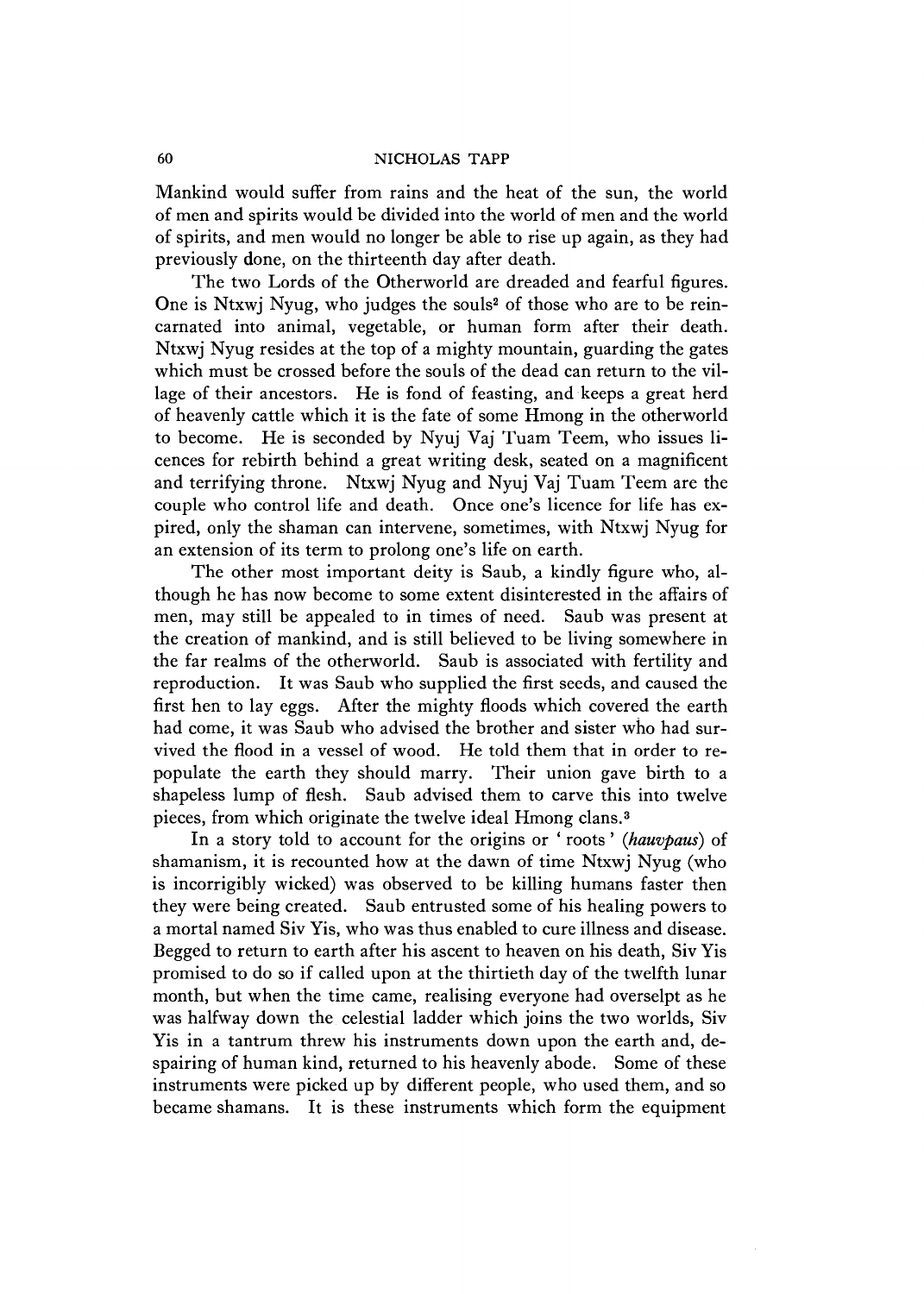of the shaman.5

Siv Yis was the premier shaman, and shamans today still refer to themselves as 'Siv Yis ' in trance, (when they call Siv Yis 'Nyiaj Yig '). A host of ancestral spirits known as *neeb* accompany the shaman on his journey to the otherworld. These *neeb* include a great number of natural and supernatural forces and figures, such as the sparrowhawk and the swallow, dragons and tigers,—the wood-pecker who pecks insects from the growing bamboo soul, and the spider who stretches a bridge of copper and iron for the troops of the shaman to cross, soldiers and cavalrymen, but their origin is probably in the ancestral spirits of the shaman.6

Other important inhabitants of the otherworld include the ancient dragons, and the oldest dragon of all, the Zaj Laug, who controls the waters which surround the flat earth, sustained forever on the shoulders of four giants, and the rains which fall upon it and assure plentiful harvests. The shape of the dragon is poetically said to be glimpsed in the form of a rainbow (*zaj sawv*). The Dragon King is said to reside in a Palace at the bottom of the sea where he rules an aquarian world and is served by servants in the form of fishes. Often large pools or lakes, known as *lub pas zaj*, are said to be inhabited by dragons who should not be disturbed.<sup>7</sup>

The *neeb*, the host of spirits invoked by the shaman, are opposed to the *dab,* which is the ordinary word for spirits, although all may be referred to together as *dab neeb,* the widest category of all the spirits and supernatural forces known to the Hmong. The *dab* are themselves divided into several groups, of which the most important, although special *dab* are associated with the vocations of hunting, herbalism, and blacksmithery, are the *dab nyeg* and the *dab qus.* The *dab nyeg* include the domesticated spirits *{dab qhuas)* which inhabit various parts of the Hmong house and protect the household. The *dab qus* are wild, forest spirits, who inhabit particular spots of the natural landscape although they roam, and may attack or capture human souls. All nature is imbued with spiritual essences, but *dab qus* have a particular predilection for wild and uncultivated spots, prominent crags or solitary boulders, dark clumps of bushes and isolated groves of trees. Throwing a stone at such a grove of trees, or disturbing a boulder, may disturb such a *dab qus* and rouse it to attack and inflict *(hem)* harm upon one. A particular class of evil spirits is formed by *vij sub vij sw*, spirits of accident and disaster which particularly strike the household and its neighbourhood, and must be periodically routed and exorcised. There are said to be huge beings ' like trees ' which move through the forest and devour people at night. Sometimes the spirits of particular trees are propitiated, especially at the New Year. These are known as *ntoo xeeb,* or trees,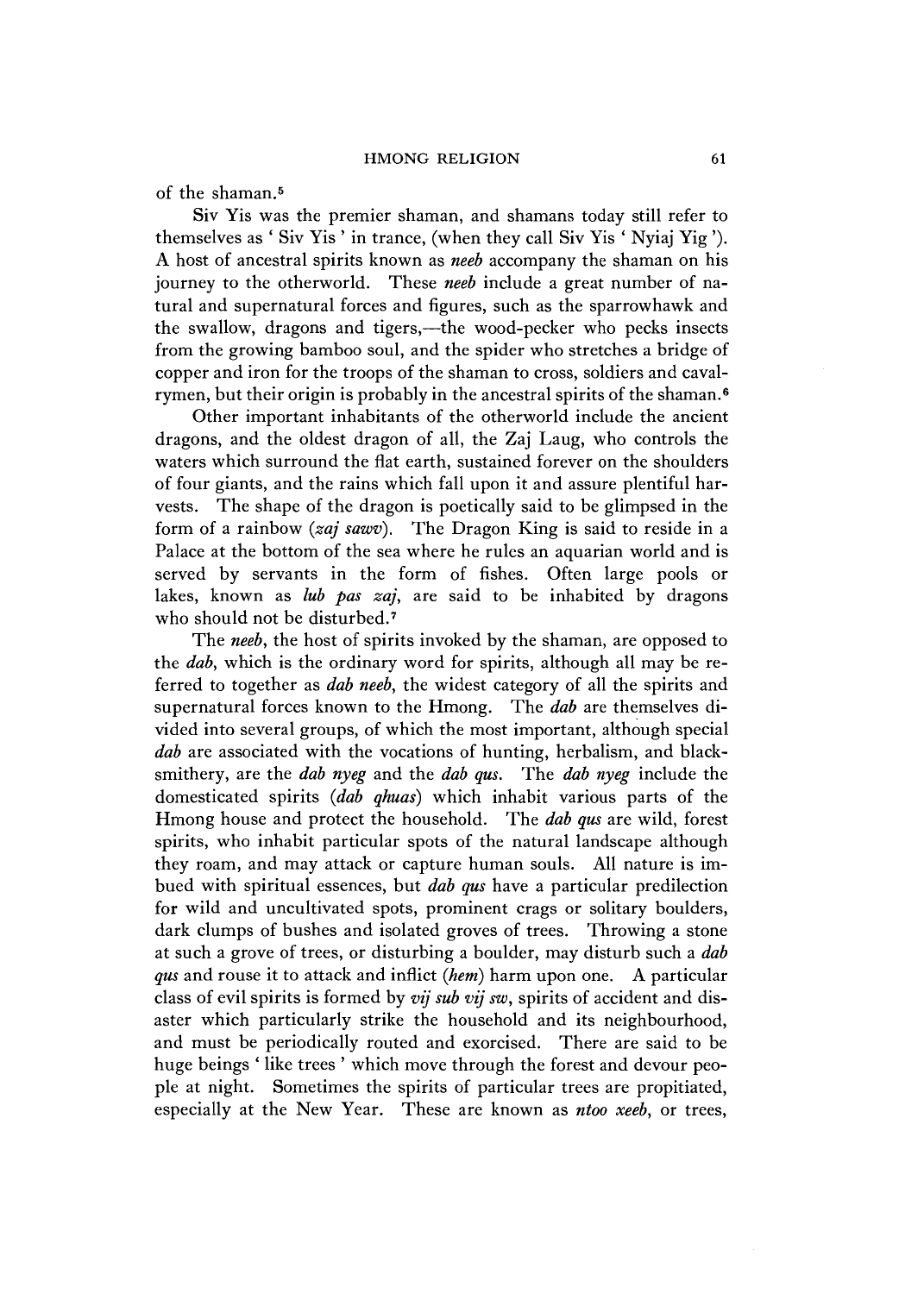which have their roots above the ground.

Particular forces of nature are also personified in a more concrete way. The most important of these are Nkauj Hnub and Nraug Hli, or the Lady Sun and the Lord Moon, (which is the opposite of the way the Chinese think about the sun and moon), and Xob, Thunder, or the God of Thunder. Xob is actually both thunder and lightening, and many stories are told of how Xob, pictured as a winged creature, was once trapped and hung up above the fire to dry, but escaped and flew booming away across the rice-fields, causing stunted rice-crops for ever afterwards. In stories of the flood it is also said that the waters mounted up so high that they knocked against the gong at the mountain roof-top of the world, rousing Xob who came to man's rescue.

# SEMI-LEGENDARY AND HEROIC FIGURES

Various semi-legendary, heroic figures are also called upon by the shaman in his trance. Although not quite of the category of 'Immortals', like Saub, Ntxwj Nyug, or Nyuj Vaj Tuam Teem, nor of the category of personified natural forces like the Sun and Moon, or Xob, they are conceived to be resting somewhere, like Siv Yis, in the Otherworld, and to have once been mortals. Kaj Yuam, the Heavenly Archer, is one of these. As a man he fashioned the first cross-bow, out of iron and copper, which he fired in turn at each of the nine suns that turned around the world, causing drought and death. He shot eight of them, but the last sun was so frightened she disappeared, and would not re-emerge until she heard the crowing of a cock the head of wnich, struck by her first rays, ever afterwards bore a red plume. This is why the sun will not appear until after cock's crow in the morning, and also why the cock is seen as a heavenly herald, who leads the soul of the deceased into the otherworld.8

Tswb Tchoj is another of these heroic figures of the Hmong past. Tswb Tchoj was born of the magical union between a boar and a human maiden. He fought many times against the Chinese, whom it is said always persecuted the Hmong, in various incarnations. Tswb Tchoj became the King *{Vaj)* or Emperor *{Huab Tats)* of all China, but because of a mishap,9 was tricked out of his rightful inheritance by the clever Chinese, and so died. Tswb Tchoj, however, like Siv Yis, promised to return to the earth one day to help his people, and in some quarters it is believed that he will still return, for it is the figure of Tswb Tchoj which has inspired the prophetic leaders of the various messianic movements of the Hmong against numerically more dominant peoples.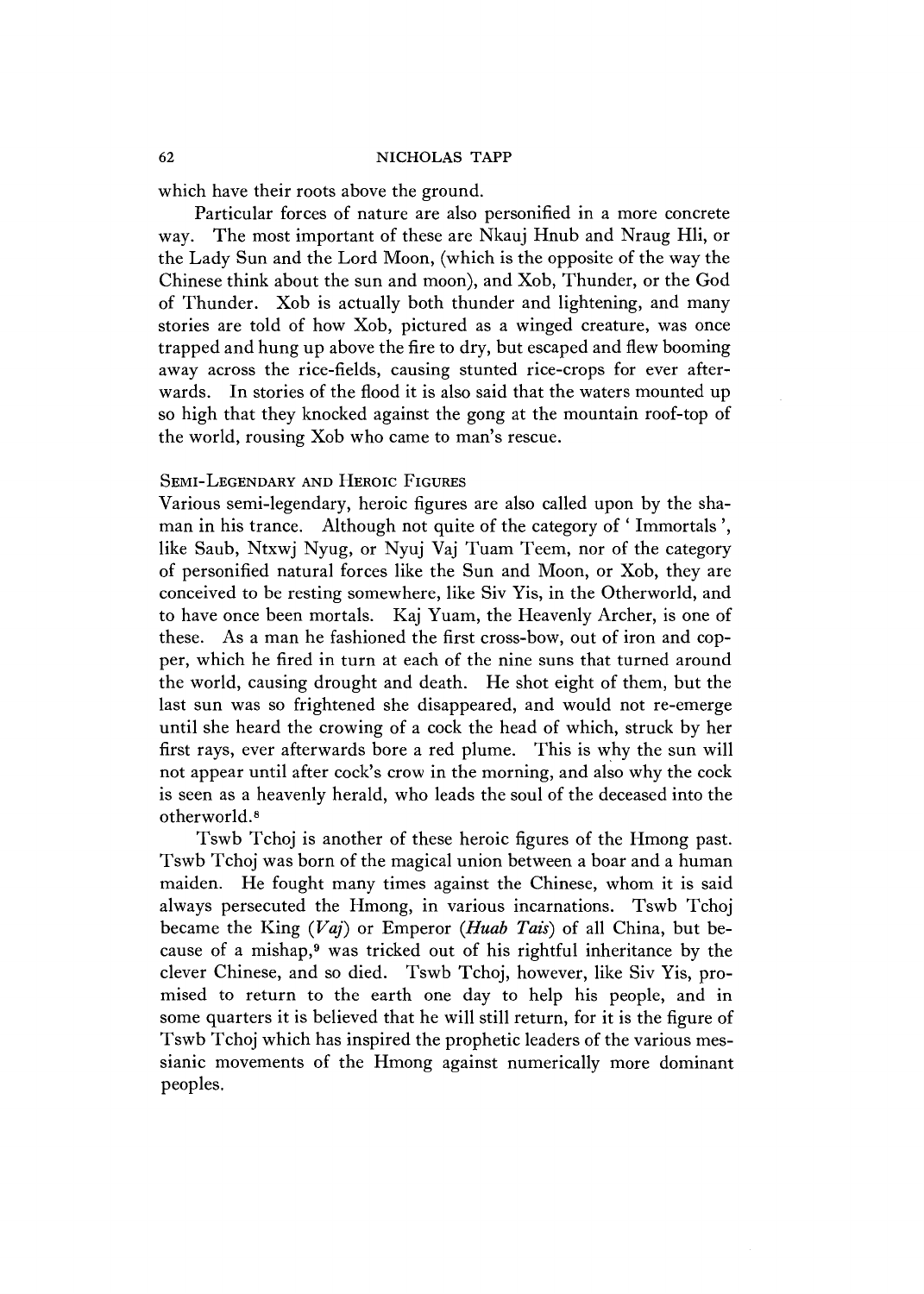# HOUSE AND COSMOS

The Hmong house, and its surrounding garden plots, is truly a reflection of the cosmos. If the roof and rafters of the house represent the vault of heaven, then the earthen floor represents the world of nature. Between heaven and earth is the world of men and of social life. In the pillars of the house dwell the ancestral spirits of the male head of the household, and each quarter of the house has its presiding deity, to which various offerings must be made. These include the *dab ncej cuab*, or spirit of the main housepost. It is particularly here that the ancestral spirits are supposed to reside, and the head of Green Hmong households will sacrifice a pig to this spirit once every two or three years.<sup>10</sup> Other spirits in the Hmong house are the *dab qhov cub,* or spirit of the cooking hearth (in the middle of the floor), and the *dab qhov txos,* or spirit of the ritual hearth, the large raised oven used for ceremonial occasions or otherwise for pigswill. Above the fire the loft is guarded by the *dab nthab,* while outside the house the *dab txhiaj meej* is the special spirit which guards the lintel of the front door, fronting the valley, honoured in the form of a red cloth covering several silver coins pinned up above the door, which must be renewed every New Year. Inside the bedrooms of the house the *dab roog,* or spirit of the marital bedroom, resides in a gourd in the bedroom, and is associated with the woman of the house. Immediately opposite the front door is the *dab xwm kab,* known as the spirits of wealth and richness, who protect the entire household and all its members. The *dab xwm kab* are represented by a special altar in the form of a piece of rice-paper on the wall opposite the front door, which is daubed with chicken's blood and feathers, and silver and gold leaf. Sub-clans vary according to the number of household spirits they worship, but all traditional households will maintain the *dab xwm kab.* Next to the altar of the *dab xwm kab,* in houses where a shaman lives, will be the altar of the shaman. This is a special hanging or standing altar, which can be quite elaborate, with two or three tiers depending on the status of the shaman. It is believed to represent Siv Yis' grotto near the top of a supernatural mountain, above a pool near which grows the flower of immortality.<sup>11</sup> This pool is represented by a bowl of water placed upon the altar. From the altar run several cotton threads which are attached to the central housepost, and it is along these threads that the *neeb* travel when they visit the altar of the shaman, or when at the New Year they return to their home with Siv Yis for a few days of rest. Another altar may be set up either side of the shaman's altar or the altar to the *dab xwm kab.* This is devoted to a special category of spirits known as the *dab tshuaj,* or spirits of medicine, which are generally worshipped by women, since it is usually women who specialise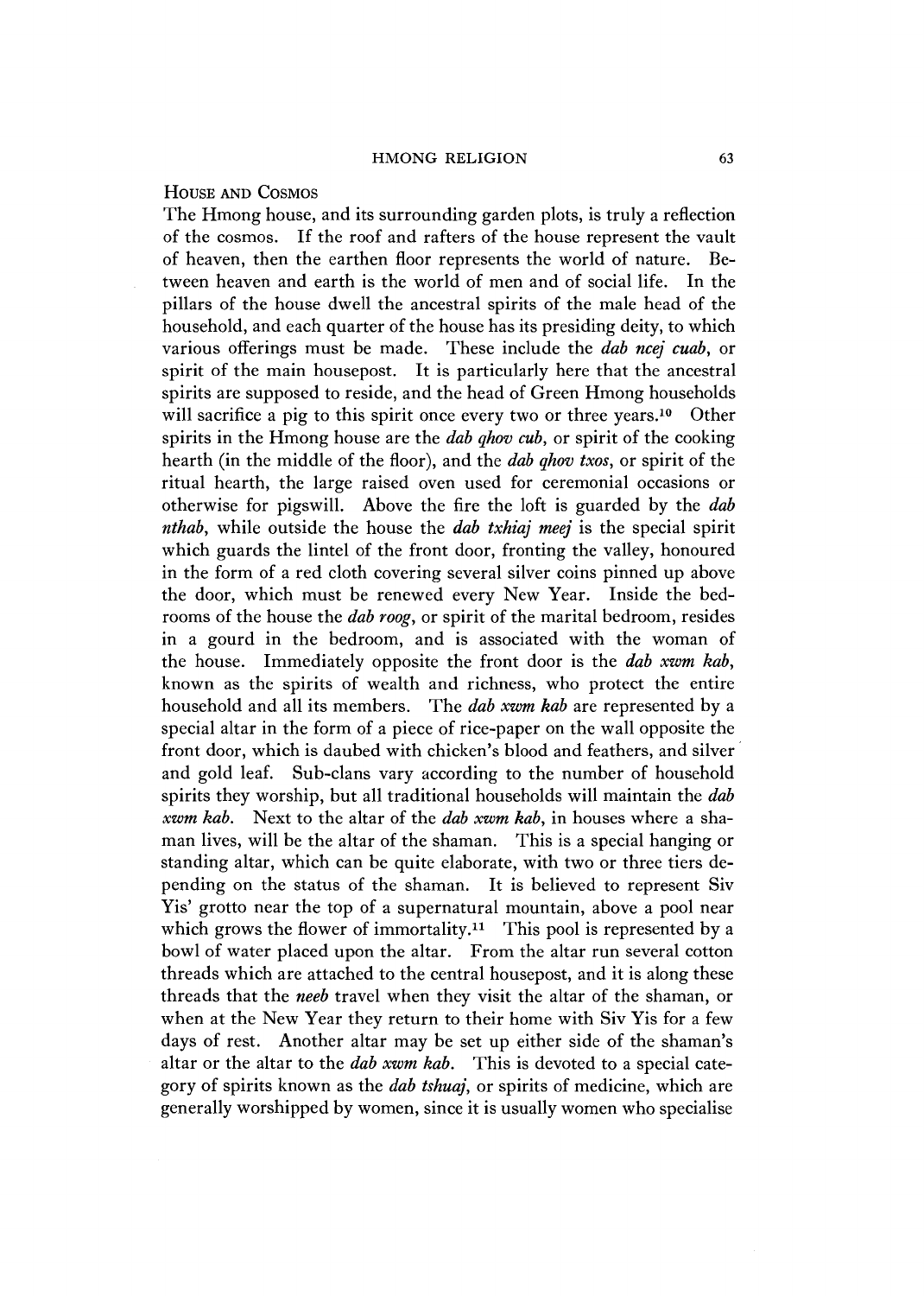in the knowledge of herbal medicine. Outside the house and its gardens are the fields cultivated by members of the family, and beyond and between them, the wild world of uncultivated forest and fields reverting to forest, where the fierce *dab qus* may dwell. Here too a spirit known as Pog Ntxoog, or 'grandmother Ntxoog', may be encountered. Pog Ntxoog is a dreaded and fearful female spirit who lives in the depths of the forest and is often associated with tigers, who are feared by the Hmong because of a range of beliefs and legends about were-tigers.

The Otherworld is thought of as a harsh, mountainous landscape, similar to that of the natural world, and often entered beneath it, through holes or underground caves. At the meeting of the two worlds there is a great piece of water, crossed by a bridge.12 Here the souls of men can meet with the spirits and communicate with them, although none know which are spirits and wnich men. Sometimes there is said to be a market-place on or around this bridge, where men and spirits trade, deal, bargain with each other. This may be the origin of the phrase, *yeeb yaj kiab*, the market of *yin and yang*, which refers to the abode of the dead. Here we can see something of the influence of the traditional environment of the Hmong in China, for it was the market-place which must have marked the traditional boundaries between the forested, mountainous world of the Hmong, and the urban bureaucratic world of the lowlands: supremely a place of exchange, transformation and substitution. Twelve great mountains, each higher than the others, ascending into the heavens, lead to the great mountain inhabited by Ntxwj Nyug, above wnich siv Yis dwells. The soul of the dead must traverse these mountains in order first to reach Ntxwj Nyug, where he is judged, and then the village of his ancestors where he will dwell for a while before being reincarnated. The way there is fraught with ordeals: one mountain is made up of hairy caterpillars (there are fatally poisonous caterpillars in Asia) which can only be safely crossed with the aid of a pair of hemp slippers, which are consequently placed on corpses' feet.

# CONTACTING THE OTHER WORLD

There are various means by which mortals may communicate with the supernatural world. The two most important are *ua dab* (propitiating the spirits) and *ua neeb* (shamanism). *Ua neeb* is itself divided into three main kinds: *ua neeb muag dub,* the dark-faced shamanism of the *yin* world, which is associated with possessive trance and, it is said, can only be learned from the *neeb* themselves: and *ua neeb muag dawb*, the white-faced shamanism of the *yang* world, which is not associated with any Kind of trance, and may be learned by anyone who wishes to from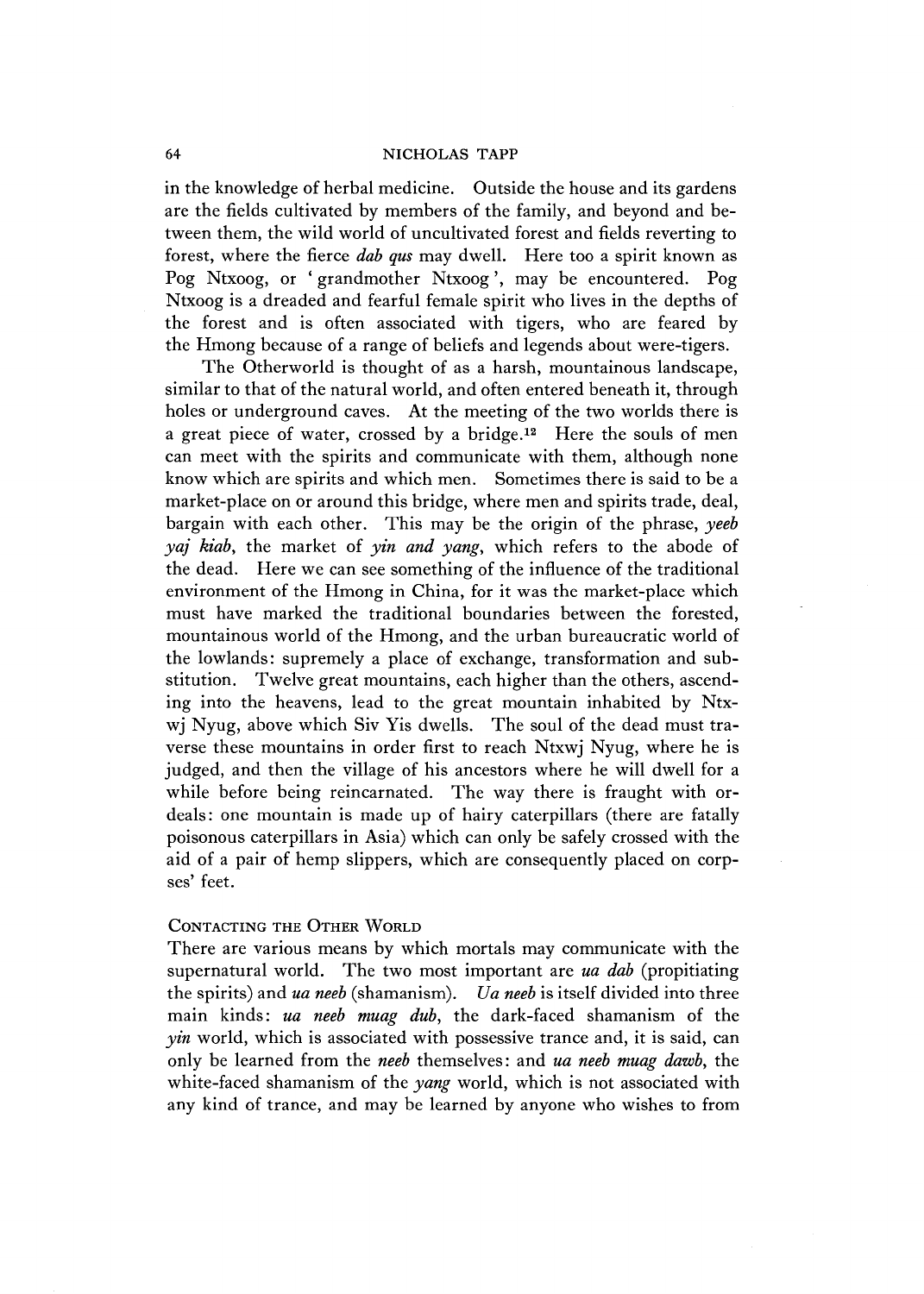another shaman. Both these kinds of shamanism are said to have been originally taught by Siv Yis, and there is also a third kind of shamanism said to have been taught by him known as *ua txheeh* a special form of divination of the future or the state of a sick person's soul through drawing lots among thirty-two bamboo lengths and a porcupine's quill.

*Ua dab,* or the practice of propitiating the ordinary spirits, is distinguished from *ua neeb*、in that any adult male, usually the head of a household, may perform, it while shamanism is a specialised vocation to which relatively few men and women are called. It is also said that while *ua dab* is for oneself, *ua neeb* must be for the benefit of others. This means that while shamanism must be practiced by a shaman for the benefit of a sick person who has consulted him, or for whose benefit he has been consulted by somebody else (such as the father of a sick child), who should not be a member of his own family (a shaman will usually call in another shaman if he himself or a member of his family is sick), *ua dab,* the work of the spirits, consists of particular rituals which are performed for one's own benefit, or for the benefit of members of one's own household. Thus most Hmong will know something about *ua dab;* only a few will know much about *ua neeb.* The otherworld can also be contacted through magic and through medicine.

The spirits of medicine are usually propitiated by a woman, often the oldest woman of a household, at a special hanging altar set up to one side of the *dab xwm kab* altar. ' Wild ' herbs which grow in the forest are distinguished from ' tame' herbs which may be planted secretly around the house or close to the village, and the wisewoman carries in her head an enormous store of knowledge about these plants and the ailments they are useful for. Often rare herbs must be sought after very far afield, and in the travels which Hmong people may make in the slack period of the third to fourth months of the year, after the fields have been cleared, often herbs are requested from or brought to other villages at great distances. Usually only the roots are used, or infusions made from the leaves, boiled in chicken-broth, often with an egg mixed in it. Herbal experts are often consulted before a shaman is resorted to, or while a course of shamanic treatment is being undergone. Many of the remedies are specifically for womens' complaints, such as breastpains during pregnancy, or menstrual problems. If another woman wishes to learn the art of herbalism, the older woman, for example her aunt, will collect a great bunch of different types of herb. Laying these on the floor before the altar in her own house, she will light incense, burn spiritpaper, and chant propitiatory words before her spirits of medicine *{dab tshuaj),* before dividing the heap of herbs into two piles for herself and her niece. In this way the spirits of medicine are symbolically divided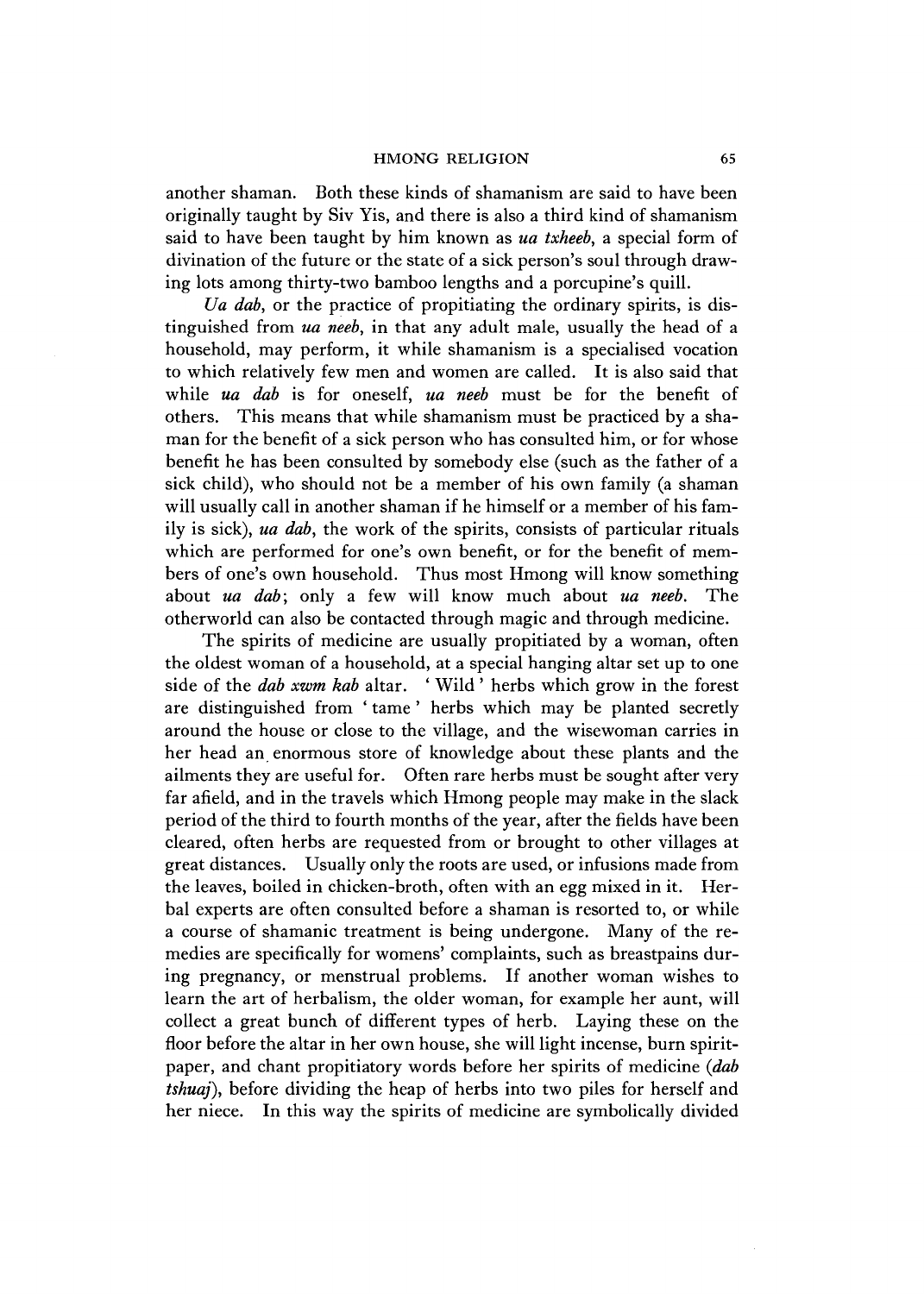between the two women, and after this time she can teach and guide the younger woman, having *faib dab tshuaj* or divided the herbal spirits with her.

Magic *(ua khawvkoob)* is not regarded as particularly Hmong, although many Hmong know a few magical rites to avert misfortune caused by an enemy, or assure possession of a lover. Often the words of magic rites are in other languages, such as Chinese, Thai, and Karen, and Hmong who claim to know about magic may boast that they learned their knowledge from one of these. The Karen, the oldest inhabitants of the Thai hills where the Hmong now live, are reputed to be excellent magicians, and sometimes sell pieces of elephant's foot to the Hmong as a love-charm. Misfortune, such as a wife's miscarriage, may be blamed on the magical spell of an enemy, which can only be countered by killing the enemy or by another magical spell. Often minor and informal rituals are associated with these spells—a child's ears may be lightly blown into three times while a few words are whispered, to rid him of a headache in the evening, after the day's work, a winnowing tray full of burning embers may be circled around the head of a sick person, or paper effigies hung up above the fire with holes pierced in their noses to cure a child's cold. And sometimes magic can be associated together with massage, which itself often goes with the use of herbal medicine; a man with backache may be laid upon a table while his great-aunt lightly scratches his back with a continuous, downwards motion, having lit incense before and muttering a few words under her breath as she does so. A whole range of informal and unsystematic knowledge of this kind is associated with love-charms and protective spells, incorporating herbs which are good for the stomach, and the kind of light massage a wife may request from her husband, or a child from its father, before the family retire to sleep in the evenings.

But, apart from the rituals of death, the two most effective means of communicating with the Otherworld are *ua dab* and *ua neeb,* and in what follows we deal with each in turn. Magic and medicine form part of the rhythm and tempo of everyday life. *Ua dab* and *ua neeb* create a rhythm and a tempo of their own: properly speaking, they take place outside time, in a changeless world.

#### *Ua Dab* (Propitiating the Spirits)

It is sometimes said that, while the Hmong have learned many things from other people in the course of their history, and have had many of their customs altered by contact with other societies, particularly the Chinese, the two oldest *kevcai*, or customs, which the Hmong have, which have always been Hmong, have never changed, and are spoken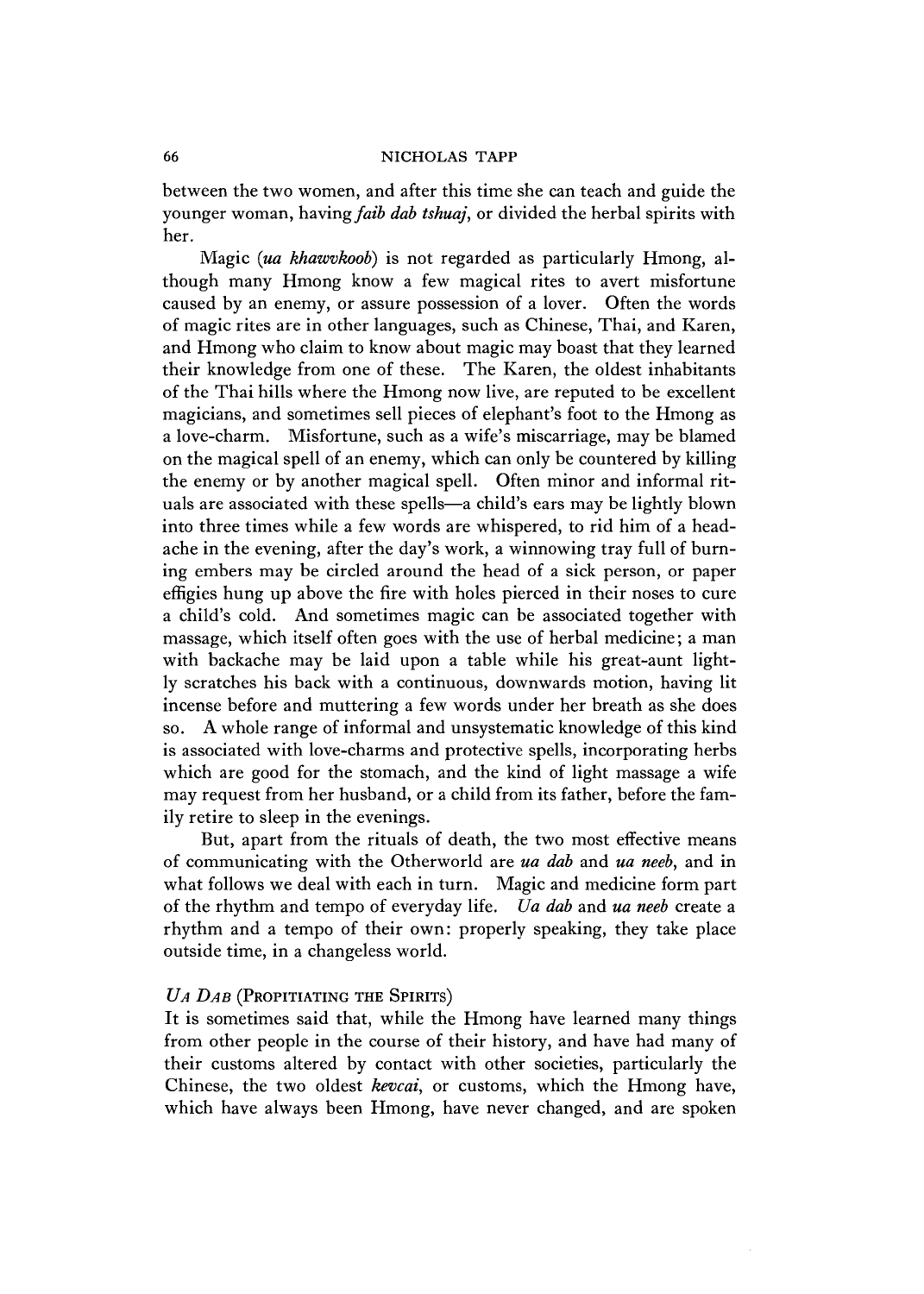in Hmong, are the rituals of *hu plig* and *laig dab,* and so we start with these.

*Laig dab* is the custom of feeding the ancestral spirits. Rice and pork are used. Very slowly a spoonful of each is ladled onto a heap in the center of the table, before the altar of the *dab xwm kab,* or onto the eating place where no table is used, by the male head of the household, who invites the spirits of his immediate ancestors to come and share in the feast, and to protect him and his family against the spirits of accident and disease, as he does so. He is seated alone, while the rest of the family may carry on their household business as usual. This is like a thanksgiving, for it is performed as soon as the first rice is cut, as soon the first maize is harvested, and by some clans as soon as the first of a particular kind of gourd *{dib)* has been reaped, and again on the last day of the old year, before the New Year celebrations begin. It may take half an hour or so, and when it is over the family will sit down to eat, together with close clan and affinal relatives from the village who must be invited as each household performs its *laig dab.*

*Hu plig* is the ritual for calling or summoning the *tus plig* (the soul or self), which is often performed for a sick person, and always for a newly born child. It is believed that among the *plig* (selfs) which every human possesses, there is one in particular (referred to as the 'chicken self ') which is easily alarmed, playful, and likes to wander. Such *plig* leave the body during sleep, and go off to play like children, with other *plig.* Like children, they may wander too far, and get lost, or they may suffer an accident, such as falling into the otherworld through a deep hole, and be unable to return to their ' house,' the human body, or they may be ambushed and captured by hungry and malevolent *dab qus.* They may also leave the body at other times, particularly during long and arduous journeys, or in cases of sudden shock or grief. In such cases the self is said to have ' fallen ' *(tus plig poob),* and special means must be employed to recall it to its owner, who will fall sick without it, and may even eventually die unless it is recalled in time.13 The purpose of the silver necklets, or *xauv,* worn by children and Hmong who have been seriously ill, is to ' bind ' this *plig* more firmly to its ' *tsev* ', or house, the human body *{cev).* These, or a particular necklet made of three intertwined metals—silver, copper, and iron, may be prescribed after serious illness. It is of course the shaman's business to travel to the otherworld to bargain with the spirits who may have trapped such a *tus plig,* but in less serious cases a *hu plig* ritual is often resorted to, in cases of sickness or mental distress.

At birth a child does not posses this *tus plig,* and if the child survives for three days after birth, a *hu plig* ritual must be conducted to summon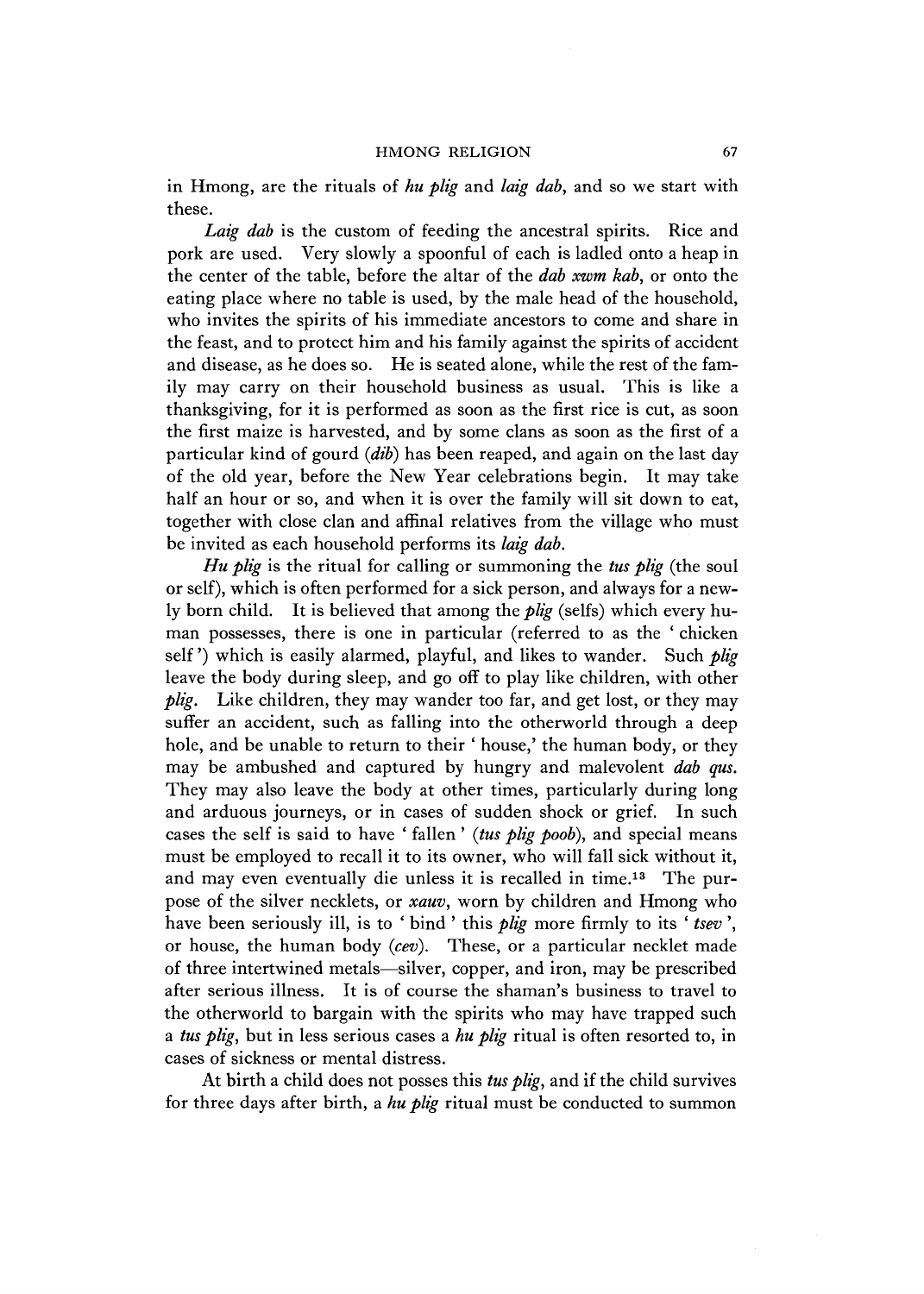the self into its body. After this a prohibition is placed on the house for a period of one lunar month (30 days). The ritual may be performed by anybody who knows the appropriate words and formulae, but in practice it is usually a man of some standing who is asked, who may also be a shaman, although he does not have to be. This is like a christening, since it is at this time that the child's first name is given by the caller of the soul; he will receive an 'elder,' or mature, name, after the birth of one or more children, and these names, like clan names, can be changed to avert continued sickness or misfortune. The ritual to call the *tus plig* is performed just inside the house, on the front porch. Four sprigs of maple are planted in the ground at the four corners of the porch, bound together by a string of hemp. Holding a chicken and burning paper made from bamboo which symbolises money in the otherworld (for as heavenly money is earthly paper, so tears on earth are laughter in the otherworld, and cattle here are people there), and burning incense before a saucer of rice with an egg on a stool, the person who is calling the soul of the child stands facing the valley and sings a very sweet and beautiful song to invite the wandering *tus plig* into the body of the new-born child. Afterwards he will eat with the family and ties hempen thread as a protective bond around the wrists of all present.

The ritual of thread-tying *(khi hluas)* is often performed on other occasions as well, before a long journey for example, when a family must be parted, or when a shaman has diagnosed that the *plig* of a particular family have wandered in different directions, when *kht hluas* must be performed to bind the *plig* more firmly to the household, so preventing future ' discord ' between them.

*Hu plig* is often performed at the actual site, usually outside the house, where it is diagnosed that the *tus plig* of a patient has ' fallen,' in which case the soul-caller will go to that site with a chicken and incense, spirit-money to burn, and a bottle of rice-wine, and squatting by the site will quietly summon the *tus plig* to return to its abode. He will take back with him an insect from the site which symbolises the returning *tus plig.* On other occasions the ritual is performed at the open door, where a chicken is released to search for the insect before it itself is sacrificed.14 A special *hu plig* ritual is performed by each household at the New Year, when the selves not only of the inhabitants of the house, but also of their domestic animals and crops *{plig qoob plig loo)* are summoned back to remain within the household compound, and all the farming tools and domestic utensils are ritually blessed.

Several methods of *ua dab* are performed. Many take place for the household gods *(dab qhuas)*, and must be carried out by the male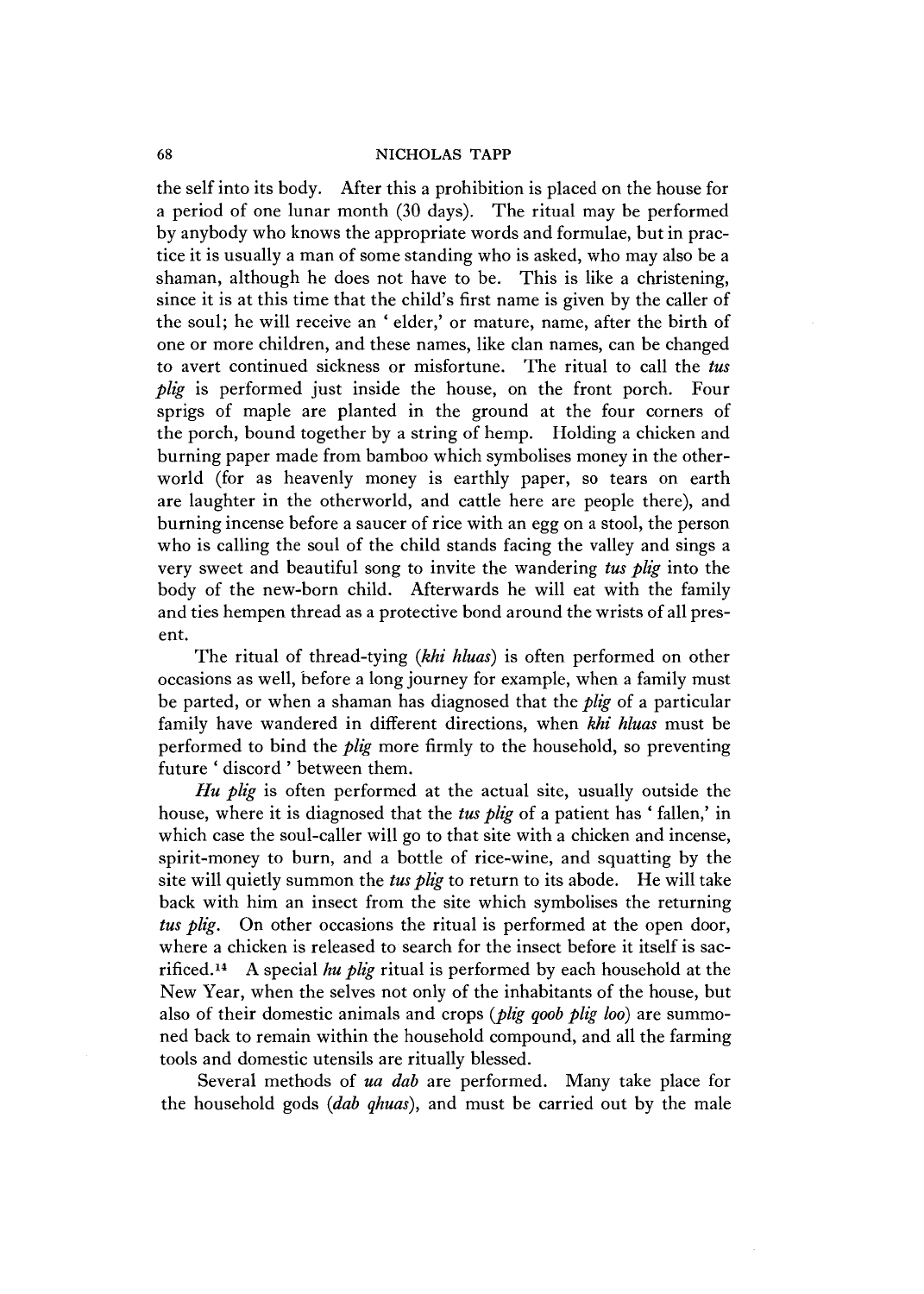head of the household during the course of the New Year celebrations, which last a minimum of three days. For example, this is the time when the Txhiaj Meej spirit, which guards the front door and there-fore all the benign or evil, influences which enter that way, must be repaired and re-established *(tsa txhiaj meej).* On the first day of the New Year a small altar is set up beneath the lintel of the front door, on a bench containing a candle and a bowl of water, a bottle of wine, two cups of wine, and a cooked chicken. The head of the household and his assistant will stand inside the house, and hold a short but cheerful dialogue with two men outside, with whom they exchange a piece of chicken in return for their alcohol. The two men outside are seen as the ' messengers of heaven,' and during the course of the ritual they will symbolically raise and wash the sides of the door, pinning up new coins beneath the red tissue over the lintel of the door which forms the altar of Txhiaj Meej and daubing it with chicken's blood. The messengers throw paper money into the house, and the old decorations of the altar are burned. Finally a cock held inside the house is released, and its behaviour carefully watched as an omen for the New Year. This bird is considered a mascot and is not killed. After the messengers of heaven, invited into the house, have taken five steps towards the *dab xwm kab* altar, representing a plenty of children, chicken and pigs, horses and cattle, rice and corn, and gold for the household, the door is ceremonially closed behind them to illness and misfortune, and the ritual concluded.15

This is also the time when the *dab xwm kab* spirit must be honored, likewise by the sacrifice of a chicken and renovation of its altar. On the last day of the old year, beneath the altar of the *dab xwm kab* is set up another altar on a bench, containing a light, spirit-paper, puffed maize, three cups of alchool, and a bowl of rice, an egg and incense. Firstly a live cock is proferred to the altar while holding incense before the divination horns are consulted, and the bird sacrificed. After it has been cooked it is again offered, together with cooked rice, soup and an egg, to the accompaniment of a lengthy prayer to the *dab xwm kab.* The blood of the sacrificed chicken is also daubed on the paper altar of the *dab xwm kab.*

Other rituals are also performed at particular times of the year which vary according to clan or descent group (or ' those who share the same household spirits; *ib tus dab ghuas*). One of these is the special *ua npuas tai* ritual, performed by certain Hmong descent groups at irregular intervals, but ideally every three years, indoors and at night, in honour of ' those ancestors of long ago, of whom we know neither the voice nor the name', and the spirit which guided them in their flight across the great water from China. No women may witness this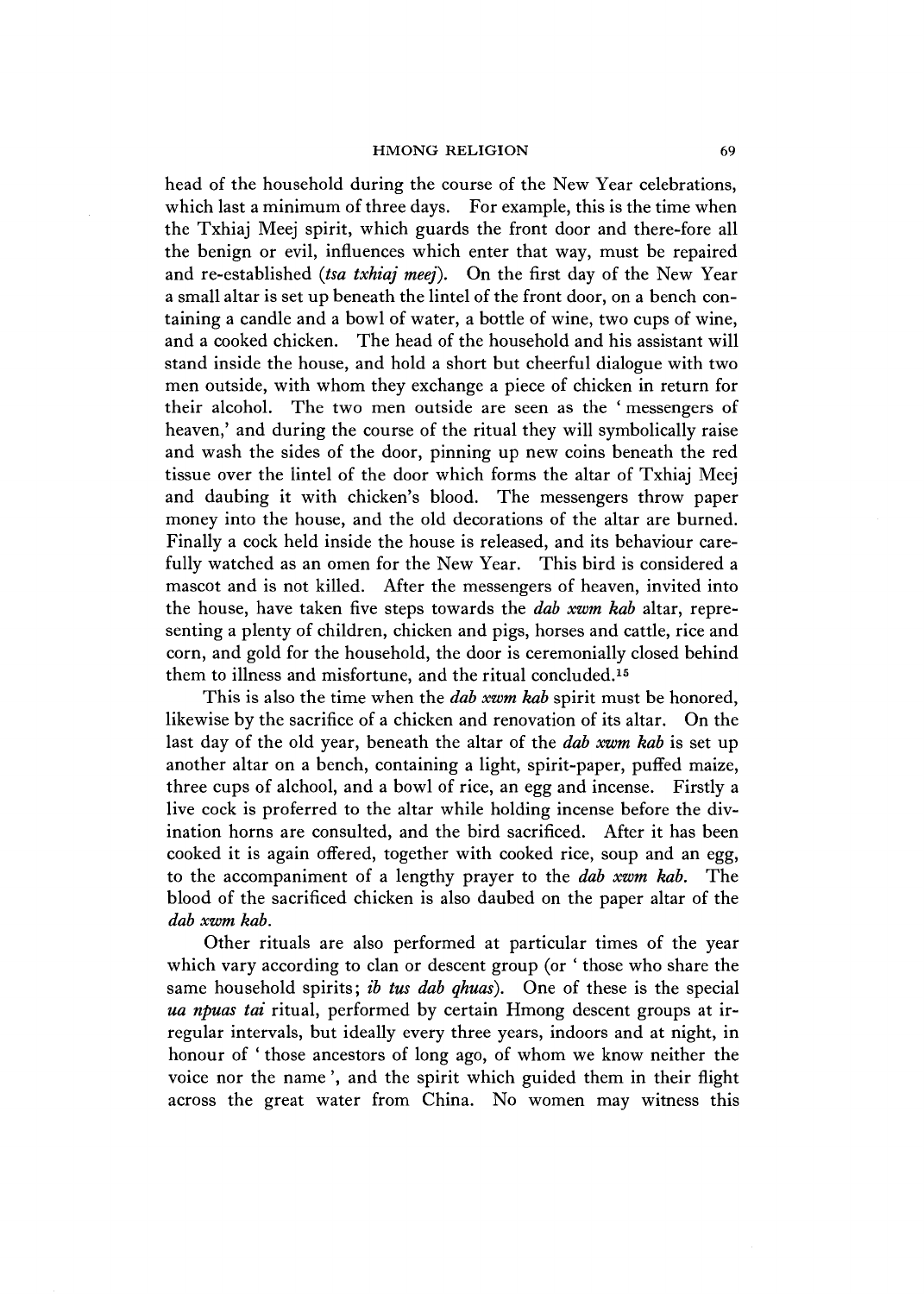ritual.

The *dab roog,* or spirit of the marital bedroom, resides in a dried gourd resembling a water-carrier which is kept inside the bedroom. A ritual for this spirit, which looks after marital harmony, is performed by the husband for his wife, at least every three years. Offerings of sacrifice *(txi dab)* may also be made to the spirits in return for a favour granted; for example, one may promise to sacrifice a chicken, or a pig, if a certain crop does not fail, and then the sacrifice must be made *(fiv yeem).* Most of the *ua dab* rituals have as their aim that of assuring the peace and prosperity of the household or its individual members, they usually involve the sacrifice of a number of chickens or pigs, or a combination of both, they generally must be performed by the male household head, they all necessitate the burning of spirit-money and at least three sticks of incense. Very often the bones of the sacrificed chickens must be inspected after the sacrifice as an omen of the success of the ritual. In consulting the omens from a sacrificed chicken, the color and positions of its claws, eyes, thigh-bones, skull and bones of the tongue are all examined for signs of good or bad fortune, and whether a particular spirit is evilly intentioned or not. Eggs can also be dissected and examined as a form of oracle. For a similar reason the ritual of *ntaus kuam* is employed, that is, throwing the divination horns, two half-pieces of buffalo horn, which are thrown several times before and after rituals by the person conducting them who will tell, according to their pattern of falling, whether the time is propitious for such-and-such a ritual to be performed, or whether such-and-such a ritual has been successful (whether a god has accepted a sacrifice, for example). This is probably the most common ritual to be observed in any ordinary Hmong house, and like many others, it is Taoist in origin.

The pair of horns form a couple which are referred to as male or female; *yaj kuam yeeb kuam,* or the *kuam* (from the Chinese ' Pa Koua ' or ' Eight 1 rigrams \*) of *yin* and the *kuam* of *yang.* They are also called 'Lady and Lord Kuam ' or 'Mother and Father Kuam.' Because these two horns are cut from and represent the two sides of the original horn, they both have a convex and a flat side, and in addition when they are thrown to the ground, as they will be after their holder has clicked them together in his hand several times, they can fall pointing towards each other to the left or to the right, or pointing away from each other. Thus a range of possible combinations and permutations become possible, which correspond to different situations in the world of *yin* and the world of *yang.*

If a single horn lands on its flat side, it is said to be in a *yaj {yang)* position; on the convex side it is *yeeb [ying).* Dialogue between the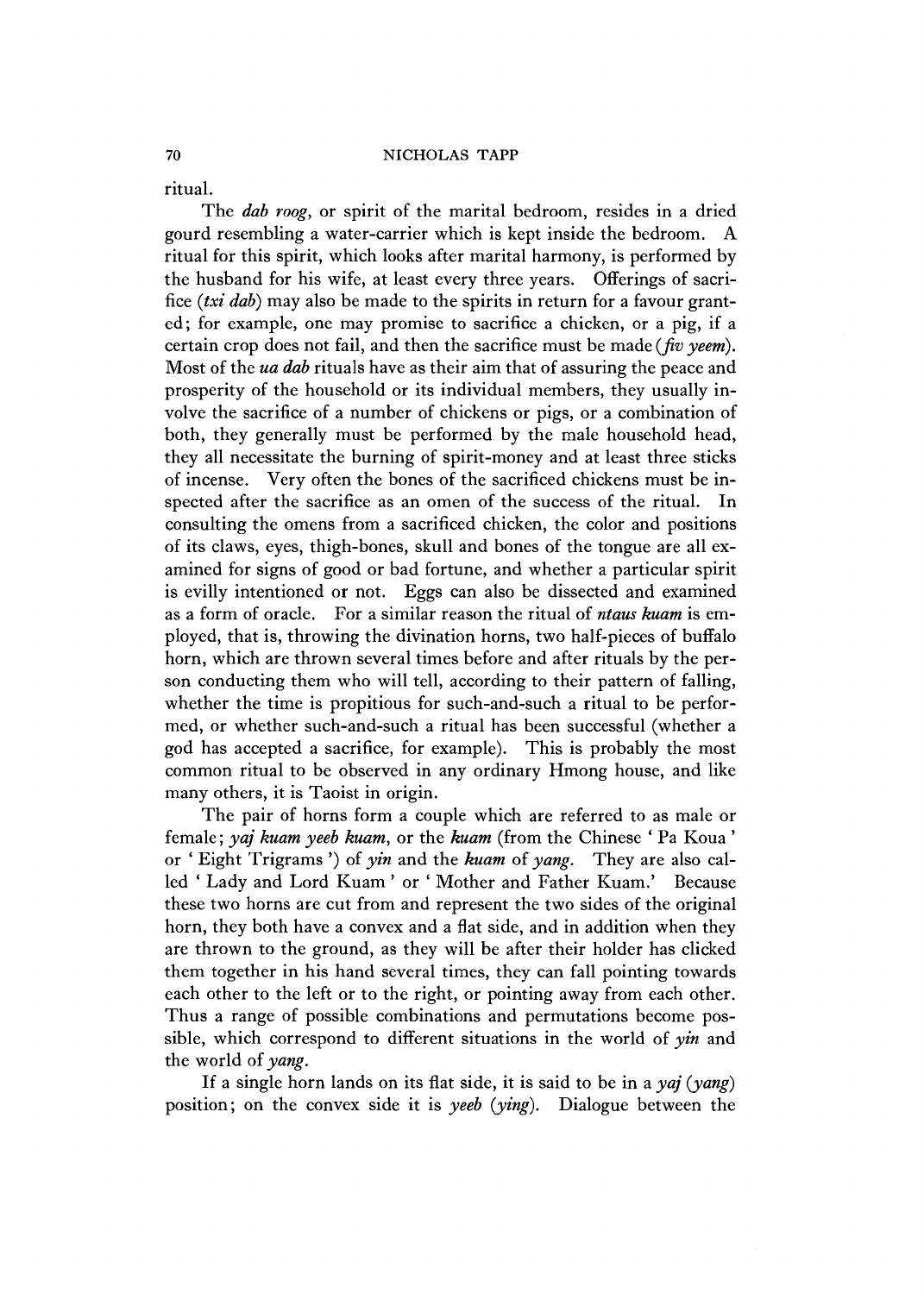world of men and the world of spirits is established if the two horns land in opposite positions. In this way, at the simplest level, it can be discovered whether a soul has left or returned to the human world, and whether the shaman's *neeb* are or are not powerful enough to deal with a particular situation. But the system is more complex than this, and although individual interpretations may vary, more exact positions in which the horns fall may be used to determine whether, for example, a malady is the result of an escaped soul or an ancestral soul in difficulties in the otherworld, and whether *ua neeb* or *va dab* will be the most appropriate remedy.

# *Ua N eeb* : Shamanism

In possessive shamanism the shaman's head is covered with a dark hood. His eyes are covered in trance, symbolising that he possess an inner vision which allows him to see deep into the otherworld, where the self of his patient is trapped. A typical ritual performed by a non-possessive, *muag dazvb (yin)* shaman, whom it is known has learnt his art from another human being, is that of the protective ritual performed in the case of continued misfortune by the members of a household, which takes place in the house in daylight. This is a particularly dramatic performance, for its climax involves a trussed dog being led and chased three times around the house, led by a child and followed by the sick patient, while the shaman himself leads the procession, chanting in a loud voice, his assistant behind him beating his gong, and with outstretched motions of his arm before him, creating what appear to be rings of fire thrown out into the air from a burning brand held by his other hand. In fact he is throwing handfuls of millet powder from a pouch concealed at his waist through the flames of the torch, which blaze fiercely as they travel through the air, creating the illusion of fire-throwing. The children love this ceremony and become very excited, although some do not like it much when at the end the dog is led out of the house and sacrificed by the young men of the house, so that the self of the dog may ' bar the way ' of the malevolent spirits who have been attacking the household. The dog's head is buried beneath a gate set up at the entrance of the village to further bar the way, while the two front paws are hung up as a warning to spiritual intruders, to *quas dab*, or block the way of the spirits.

#### *Becoming a Shaman*

Shamanism is sometimes distinguished from spirit-mediumship because the shaman always remains in control of his familiar spirits, and is not strictly possessed by them. The Hmong shaman is called a *txiv neeb,* or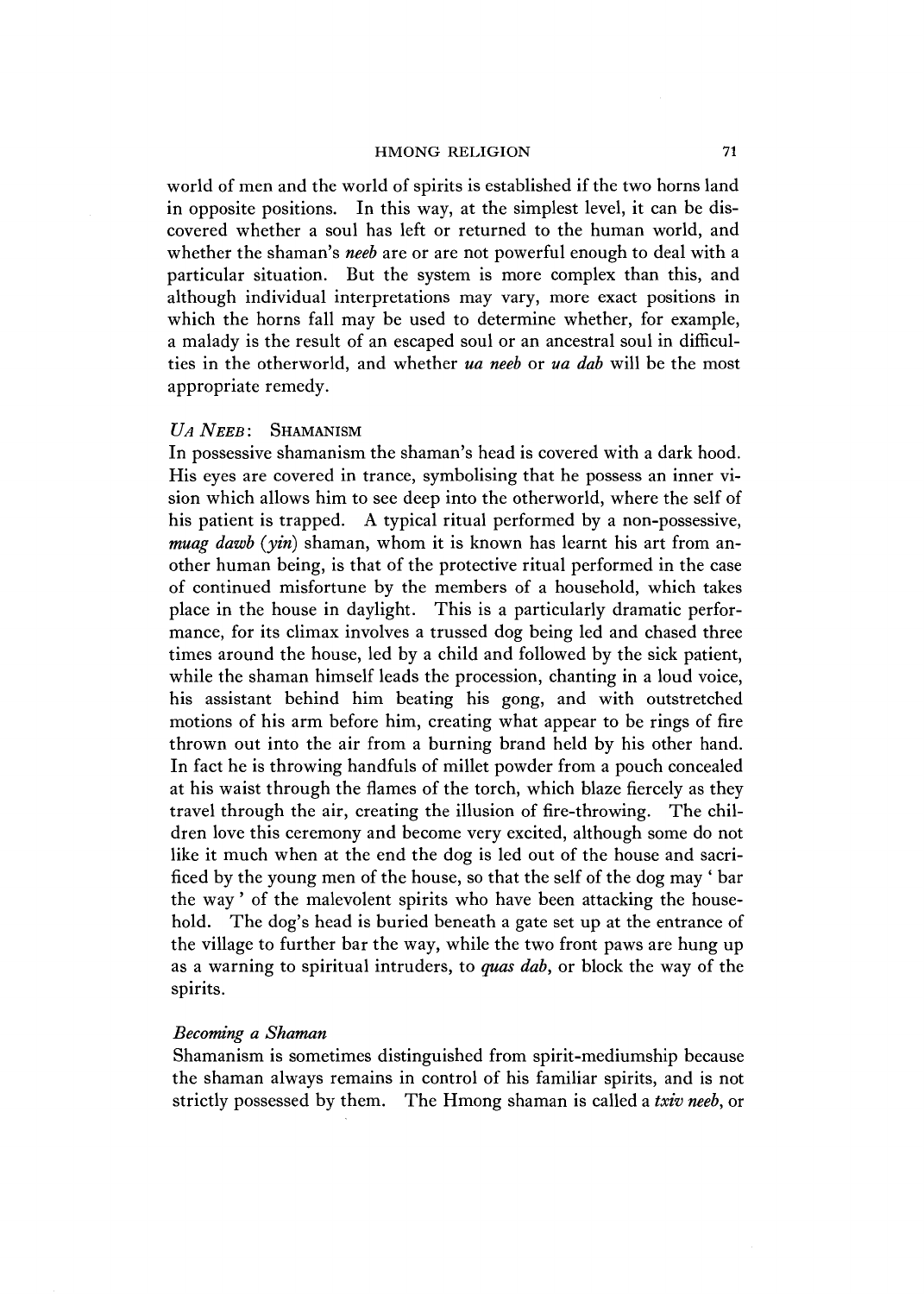father of the *neeb* spirits, who serve as his allies. However, in the early days of becoming a *txiv neeb muag dub,* the shaman may be more controlled by than in control of his *neeb.* For the Hmong always deny that it is possible to learn this sort of shamanism from a human agency. It is the *neeb* spirits themselves who choose a particular person to become a vehicle for their healing of others and ceaseless battle with Ntxwj Nyug. These people may be either male or female, although nowadays male shamans seem to be more common than they were. The *neeb* will reveal themselves to such a person through dreams of a special kind, and if that person still refuses to accept that he or she is a shaman the *neeb* spirits will trouble them in other ways, haunting them so that they become strangely ill, with fevers and headaches and weaknesses which no ordinary remedies can cure. If the person still does not realise what is the matter he is sure to consult a shaman himself, or more than one shaman, and if the complaint still does not clear up, eventually a shaman is sure to diagnose that the patient's illness is caused by the *neeb* who are seeking to serve him. It is then the future shaman's business to seek help in controlling the experience of the *neeb* from a Master Shaman, a *Xib Hwm.*

But this Master need not be the shaman who diagnosed the apprentice shaman's complaint, and need not even be a member of the apprentice shaman's family. And, as the Hmong see it, he does not *teach* the future shaman shamanism, since nobody can do that but the shaman's familiar spirits or *neeb* themselves. What the Master does is teach him to control and organise the experience of encountering these *neeb.* The future shaman may already be suffering the trembling and paroxysms characteristic of shamanic trance. Indeed, as the Hmong say, if shamanism could be learnt, one would be expect old shamans to be much better than young ones, since they would have had so much time to practise. But on the contrary, it is readily observable that young and new shamans are much clearer and stronger in their words and movements than those who have been shamans for some time. This is because they are closer to their original encounter with the *neeb.*

When the new shaman feels strong enough to control the *neeb*, he will sit on the same bench (or on two different ones side by side) as his Master in his own house, and together the two of them will conduct a shamanic rite, invoking the *neeb* spirits and riding off together into the Otherworld for the first time. Afterwards, water from the Master's bowl will be put into the bowl of the new shaman, which he will keep on his own altar to the *neeb* which the Master helps him to put up in the new shaman's house. It is in this house that the *neeb* have to reside, and so from henceforth the *neeb* will be divided between them. The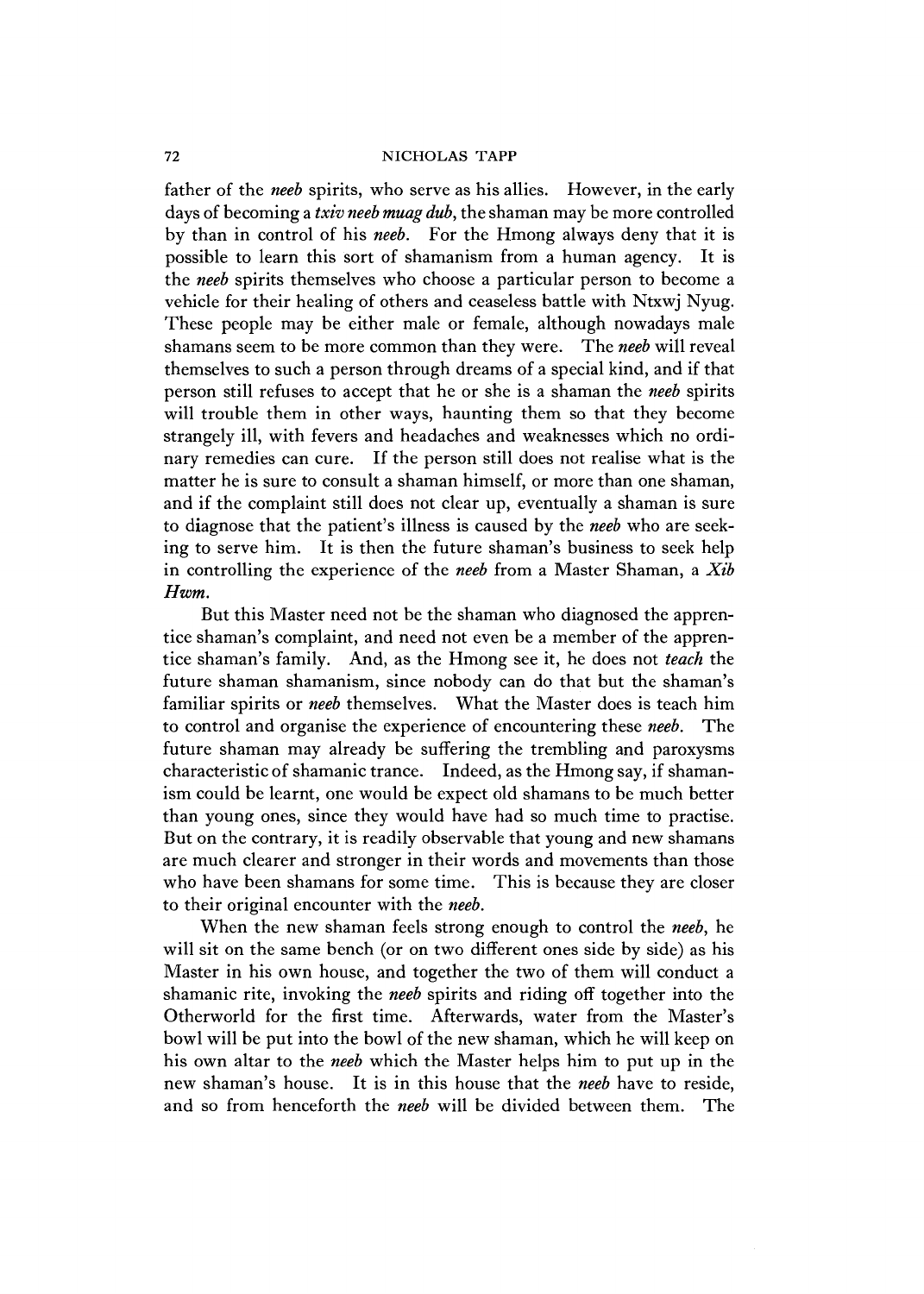young shaman, however, unless he specially commissions them, must receive the ritual paraphernalia of shamanism from a member of his own descent group, some of whose own *neeb* will come with their equipment. Often this person will be his own father or a paternal uncle, or paternal grandfather or greatuncle. So that to some extent *ua neeb,* shamanism, is hereditary, since that person must also have been a shaman to have such equipment.<sup>16</sup> But there is no contradiction between this and finding a Master outside one's own family. The price paid for training by a Master, where a Master is not nearly related to his acolyte, is fixed in silver rupees. Instruction generally takes place in the forest, except when the two practise together in the house.

Although shamanism can afflict a person at any time of life, it is usually the relatively well-established males, often with a wife and family, who tend to become shamans. While shamanism can be a vocation for the nervous, imaginative or mystically inclined, or those who have suffered some sort of emotional disturbance, it is also an occupation which carries considerable prestige within the community. And although by no means everyone becomes a shaman, shamanism can be relatively common in a community. In one village of 25 households, for example, there were 9 *txiv neeb muag dub*, although these were not all in separate households, and several were father and son. The shaman remains a farmer and cultivator like all other members of the village. While his practice of shamanism should normally add to his status in the community, it does not always do so (in the case of lazy or indulgent men, for example), and the shaman must tend to his family and fields like all other villagers. The shaman will keep the lower jaws of all the pigs sacrificed in rituals he has conducted during the course of the year hanging from the central pillar of his house until the New Year celebrations when, as he is despatching the *neeb* for a few days to their home in the cave of Siv Yis, he will burn them and allow their *plig* to to proceed on its normal course towards transmigration, having served the purpose for which he ordered them sacrificed in the otherworld.

The accessories of a shaman are all-important. They include the hood of black or dark blue cloth which covers his eyes, a cutlass which he plants before the altar when he performs a service, bellrings placed upon his left index finger, a gong which his assistant will beat behind him to summon the *neeb* as he enters trance and again during and at the end of the service, and a rattle made of an iron hoop with pieces of round metal through it which he shakes regularly as he goes into trance and throughout proceedings. This rattle is seen as the 'harness' of the shaman's 'horse ': a long bench must be provided for the shaman by the family of the household which has invited him which is referred to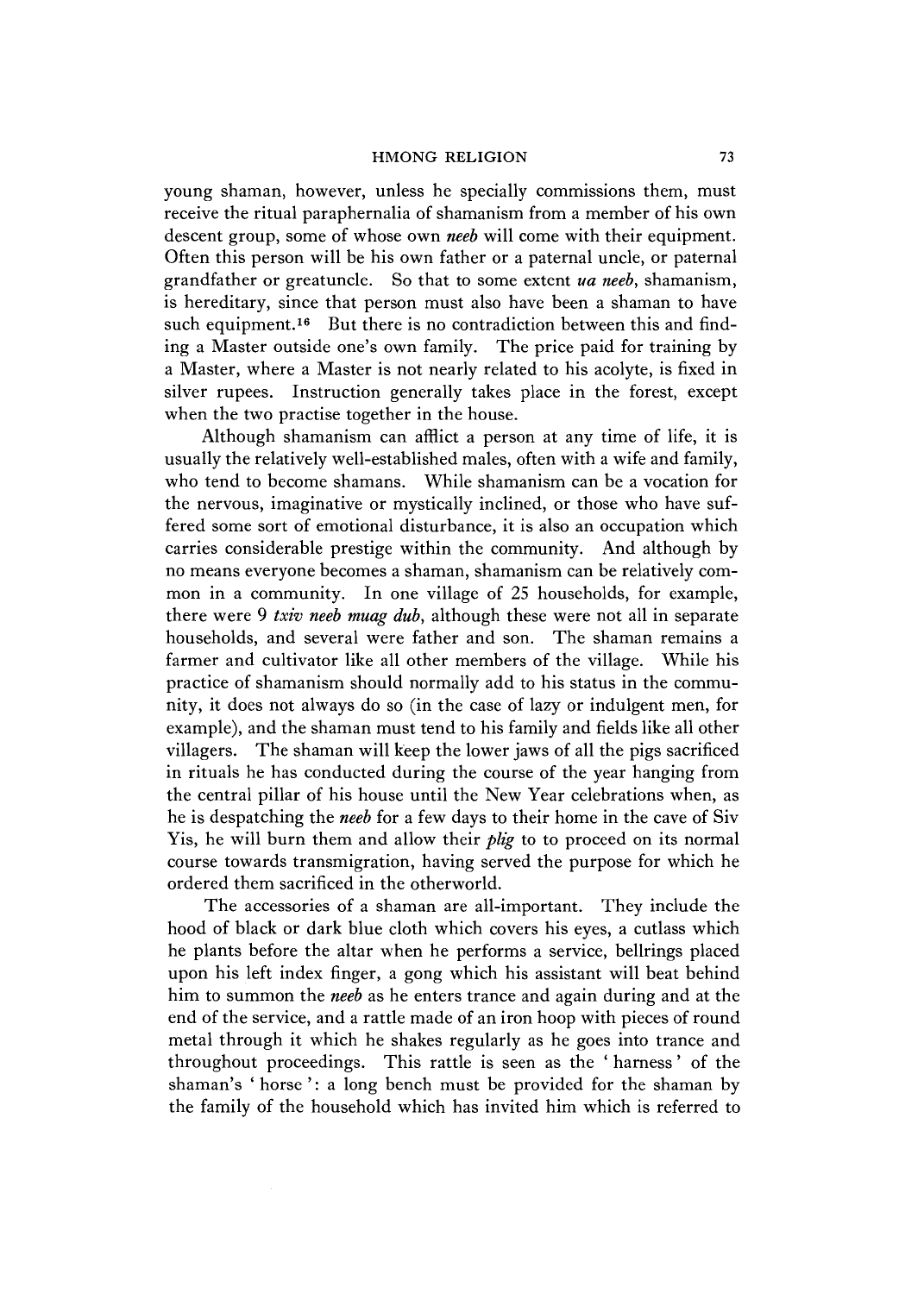as his ' winged horse,' and symbolically represents the legendary winged horse of Siv Yis. On the shaman's altar, in his house, are the bowl of water, called a *lub pas zaj'* a dragon's pool which corresponds to the pool beneath the cave of Siv Yis. There also must be a porkfat candle to light the way into the beyond. There should be a saucer of husked rice in the centre of which an egg is placed, representing the *leej nkaub* or parakeet which is the special spirit of the shaman, and into which three sticks of incense are stuck as food-offerings to the *neeb*. Three small bamboo, wood or china containers should also contain respectively water, tea, and rice-wine for the spirits (actually filled with warm water, sometimes with some grains of rice and rice-wine). Unhusked rice or corn may also be offered as fodder for the shaman's horse on his altar, and there is always a container full of puffed corn, into which many pieces of incense are stuck, which the shaman uses when, at the beginning and ends of his trance, he throws them over his shoulders shouting ' Phaib!' to command his *neeb.* Other equipment used by the shaman include the pairs of divination horns, wnich are also used by most heads of of households.

#### *Consulting a Shaman.*

If a member of one's family falls ill, and one decides to consult a shaman, it is usually a member of one's own clan who is chosen, and preferably a member of ones' own descent group. Inevitably some shamans have better reputations than others, but potential jealousy between shamans is averted through a divination ritual wnich families can use to decide which particular shamans should be consulted. This entails balancing an egg on a bottle or on the back of the hand, while repeating the name of the shaman one has in mind. If it stays on, that is the shaman to consult. When some one wishes to consult a shaman, he will visit the shaman's house, and prostrate himself on the ground, three times before him, *kowtowing (pe)* with his head and knuckles to the ground. He will mention that such-and-such a person is sick, and beg the shaman to intercede with the spirit world for him. Without further ado, the shaman will usually throw his divination horns upon the ground to see what kind of illness is in question, and whether his auxiliary spirits, the *neeb,* are sufficiently strong to be able to deal with the situation. A delay is then usually fixed for a period of three days and nights, during which it will be seen whether the patient shows any signs of improvement. If the sickness worsens, it will be clear to everyone that the shaman's auxiliary spirits did not feel sufficiently powerful to deal with the situation, and another shaman may then be consulted.

If, however, the patient shows signs of improvement in those three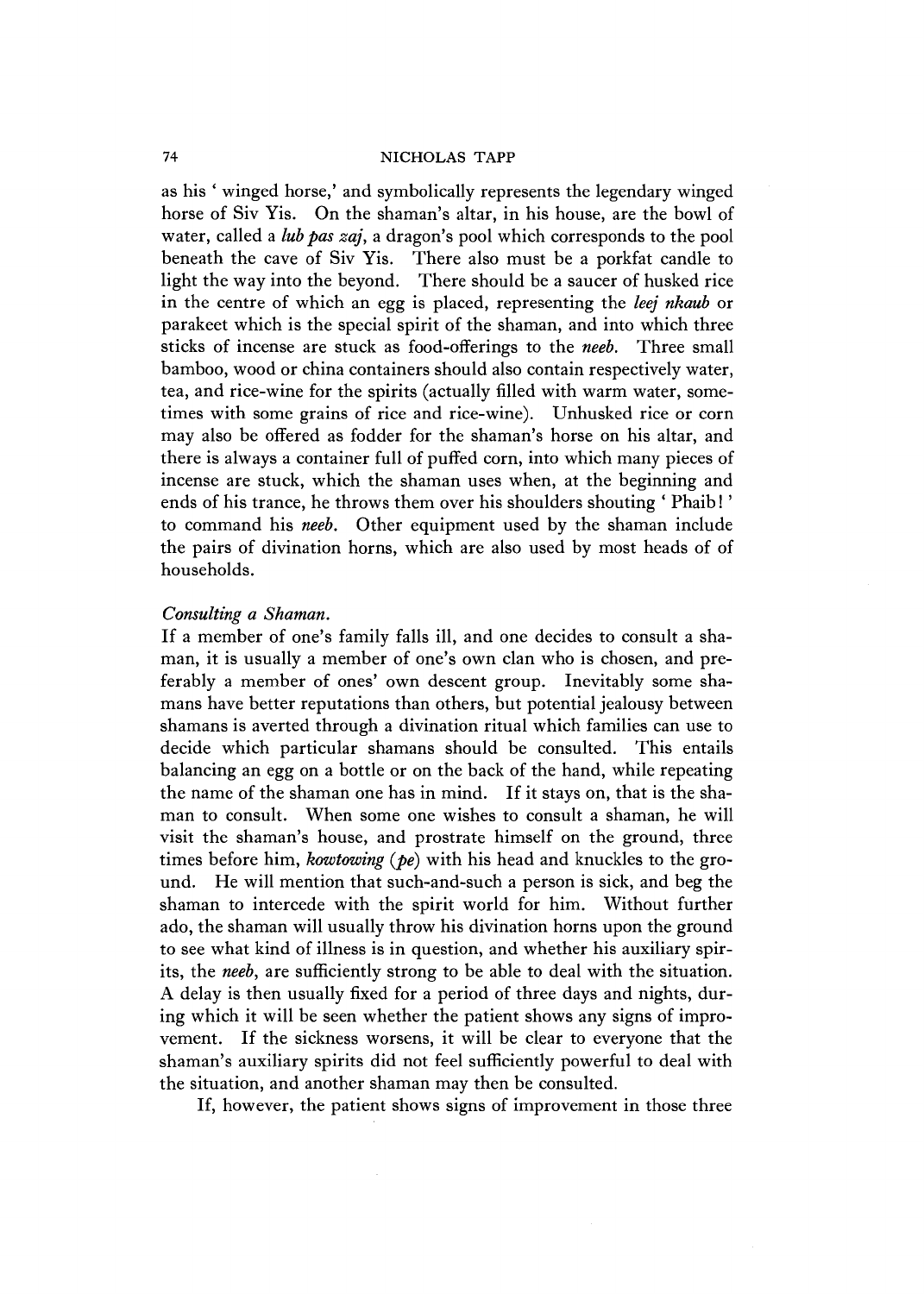days— by an improved appetite, for example, or increased facial color then it is clear that the shaman's intervention has proved timely, and he will be invited to proceed to the diagnostic and healing services proper.<sup>17</sup> Up to this time, the shaman has not met his patient: all his encounter has been in the spiritual world. However, a shaman may, if he is a practitioner of another form of healing, diagnose that the illness is not serious enough for shamanism, and proceed to the patient's house to examine the three pulses of the patient on each of his wrists. This is an alternative form of diagnosis to throwing the divination horns. The shaman's concern throughout, as with the traditional practitioners of Chinese medicine, is with the health, rather than the illness, of the patient.

If the patient's health shows some signs of improving, it is obvious that it is worth the shaman's while to try to hasten the process by himself proceeding into the otherworld and bargaining, intimidating or pleading with the *dab qus* who may have trapped the wandering *plig,* with the help of the shaman's auxiliary troops, or descending into a hole to retrieve it, or even to retrieve it from the bottom of the ocean, or in other cases bargaining directly with Ntxwj Nug, the Lord of the Otherworld, for an extension of the patient's licence for life on earth. For all these situations, and many others, different services are employed.

The commonest means of dealing with the forces of the otherworld is for the shaman to bargain for the patient's *plig* with the *plig* of an animal, which is why pigs and chickens are sacrificed during shamanic sessions. Their *plig* may be substituted by the shaman for the *plig* of the afflicted person, or it may be used to bar the passage of the evil spirits to this world, as a kind of decoy. On rare occasions the shaman may even substitute his own *plig*, his own life-substance, for the self of the patient, in which case the shaman is said to have already died, but to have been restored again to life with a shortened life-span.<sup>18</sup> Some gossip that shamans are men who have already died, but are living on with a special extension of their life-licence through the grace of old Saub.

# *Recalling the Soul*

The shaman, like a modern psychotherapist, restores the balance of the psyche by first identifying, then retrieving, the absent or lost parts of the self; shamans divide the self into five parts: the chicken self *(ntsuj qaib ntsuj noo),* the self of the bamboo *{ntsuj xyooj ntsuj ntoo),* the self of the bull *(ntsuj nyuj rag ntsuj nyuj rhi),* of the reindeer *(ntsuj nyuj cab ntsuj nyuj kauv*), and of the shadow *(ntsuj duab ntsuj hlauv*).<sup>19</sup> More usually it is the chicken, bamboo and bull selfs which are spoken of, although the ' shadow ' self is also often referred to, and serves as a general metaphor for the *plig.* This division of the self into animal, vegetable, and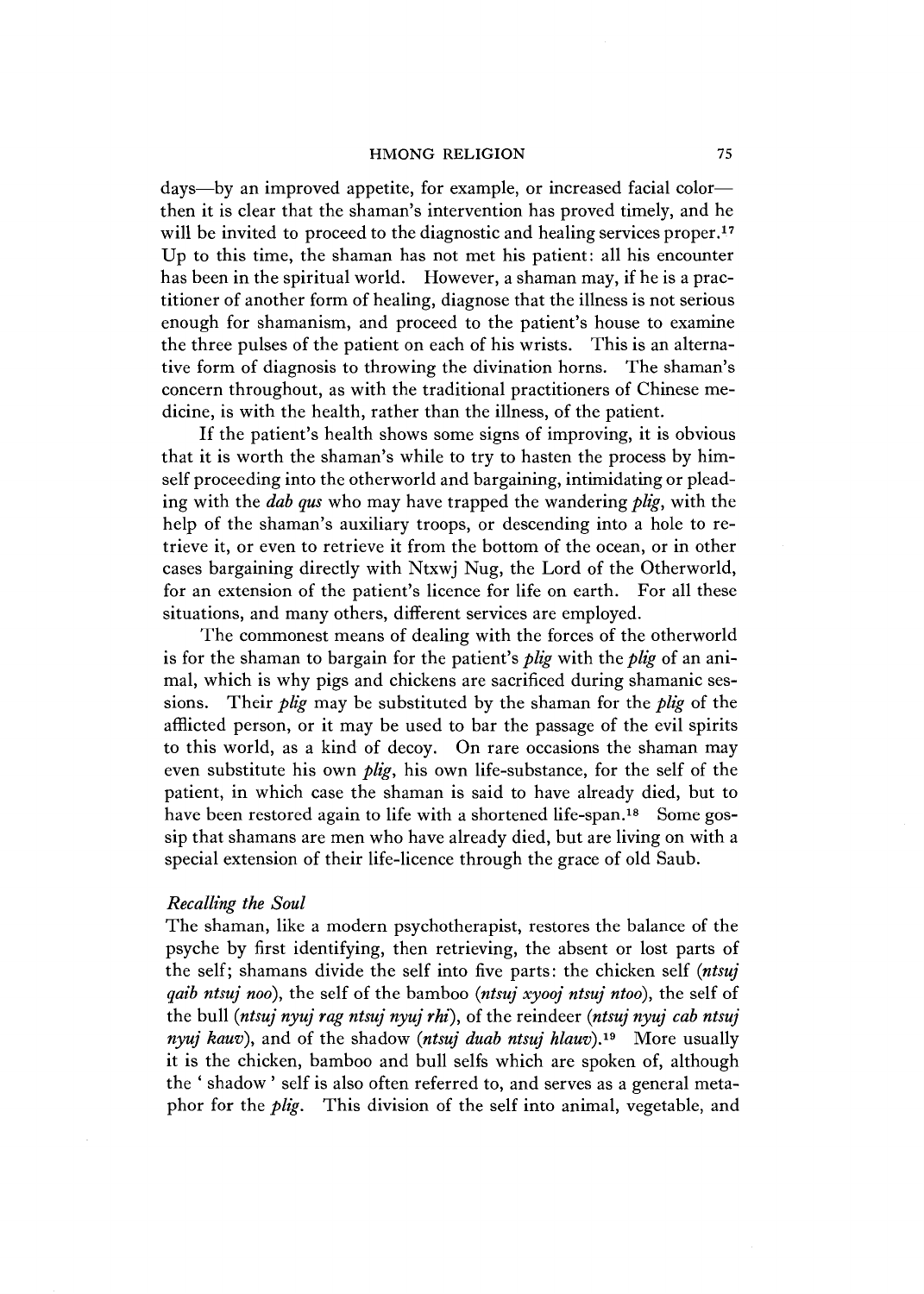images of the human, parallels the division of the Hmong natural world.

Yet these selfs are not necessarily singular, and each part of the body may possess *plig* which can wander and encounter misfortune. It is strongly prohibited to watch animals, or other humans, copulate, for in that case the *plig* may be literally absorbed by the sight, and leave one's own body in order to enter into the observed womb, to be reborn as a dog, a chameleon, another human child, or whatever. On its journeys from the body the *plig* is pictured as taking the form of a tiny winged insect. It is for this reason that during the *hu plig* ritual, of calling the soul, the person performing the rite will dig and scrape at the spot where it is supposed that the *plig* has fallen in order to retrieve a small insect which he will return to the home of the patient. The souls of the dead are believed to take on the form of the cicadas which sing in the seventh lunar month of the year, after the rains have come, to remind their descendants to plant their crops, and this is the time when, it is believed, the ancestors return to the earth to visit their living relatives, as the Chinese also believe; the cicada is particularly venerated not only for its longevity, like the toad (seventeen years in comparison to the toad's forty), but also because, spending its first four years under ground, and then emerging in the form of a mobile pupa, it splits down the back and emerges a perfect insect. So it is the perfect emblem of resurrection from the grave.

# *The Shamanic Session: Diagnosis and Healing*

The shamanic session itself usually has two parts, known as *ua neeb saib* (to see) (or *ua neeb qhua)* and *ua neeb kho* (to heal). For if the divination horns and other means of divination such as consulting the pulses, do not suffice to determine the cause of the illness, the shaman will proceed directly to the first part of the shamanic session, *ua neeb saih*、for his diagnosis, which requires no sacrifice and can be performed at any time. It is after this that the healing session (which does require a sacrificed animal) can take place, sometimes again after a delay of some days, or weeks, in order to determine the progress of the patient, or to allow the family to obtain the requisite animal. The diagnostic shamanic session, like the healing one, must take place in the house of the patient.

For the *ua neeb saib,* the shaman will proceed to the house of the patient with his equipment, usually carried by an assistant or the consulter. In the house a small altar will have been set up for him against the wall facing the ceremonial porch, with a long bench before it which will function as his steed. After throwing the horns, lighting spirit paper and burning three sticks of incense, the shaman, seated on the bench before the altar, with his face covered by the veil which descends from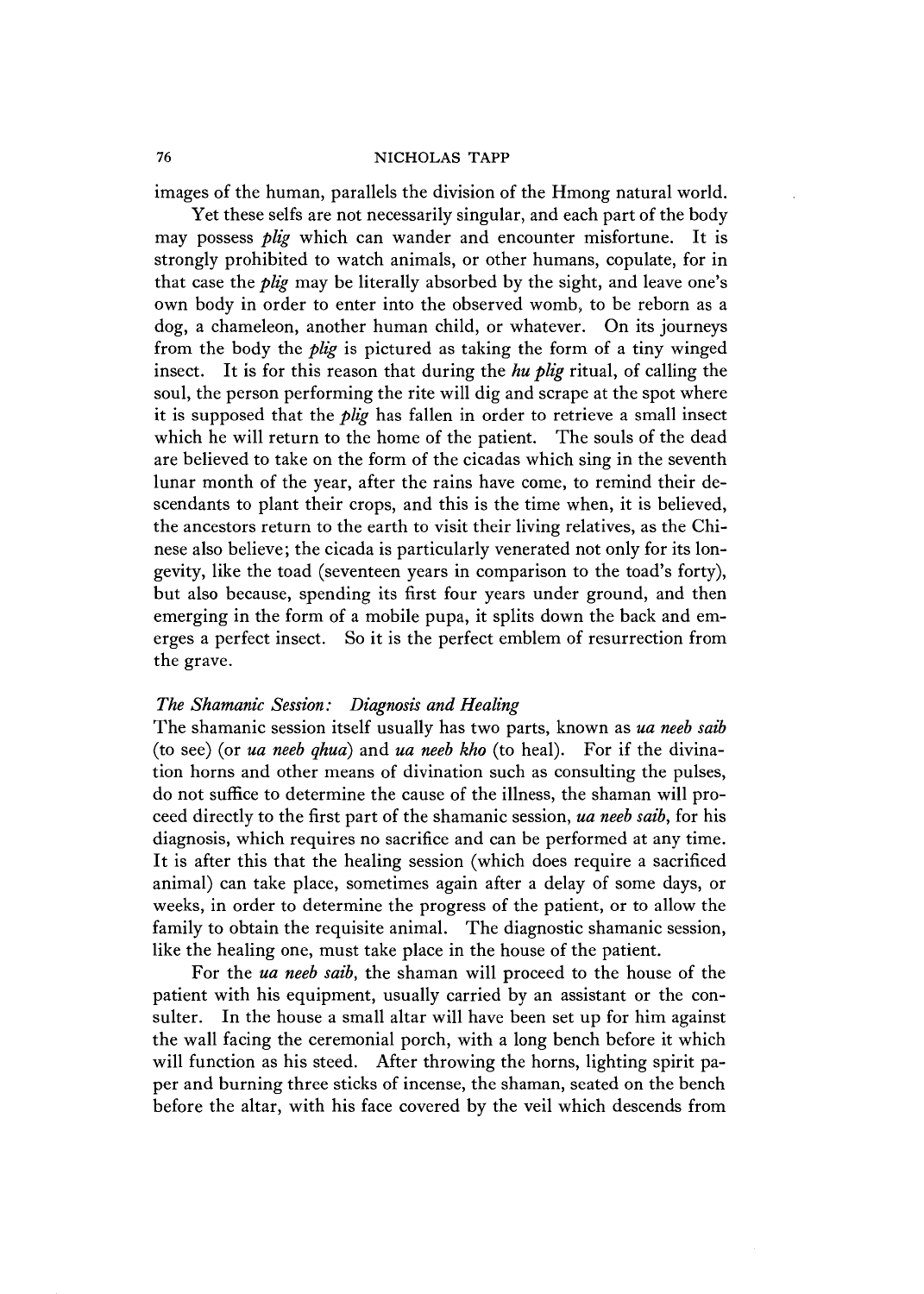his head like a turban, fastened with a head-band, will begin to jerk and tremble. The tremors will run through his body, and soon it will be observed that they are most violent in his feet and hands, which begin to take on a rhythm of their own, until the whole body of the shaman is steadily bounding up and down upon the bench, exactly as though he were a rider on a cantering horse, while the assistant stands behind him beating the gong, whose sounds mingle with those of the shaman's fingerbell and the rattle which he holds in his right hand. These sounds, the smell of the burning incense, and the rhythmic motions of his body, all aid the shaman to enter into the trance which overtakes him as his auxiliary spirits, the *neeb*, descend and accompany him on his journey into the otherworld in search of the afflicted self. This may continue for some two hours, or longer. On his return to the world of mortals, the shaman will be exhausted, and after he has been given some time to recover, will be anxiously questioned by the family of the patient. Women often join in these discussions, in the course of which the shaman will communicate his diagnosis, and in many ways these form the most important part of his diagnosis. It may be that an ancestral spirit, on its journey in the otherworld towards rebirth for whom the appropriate postmortuary ritual has not yet been performed has encountered difficulties or hunger. In this case the shaman's services will no longer be required; it is the business of the family to ensure that the appropriate rites are performed as soon as possible. It may be that the self of the patient has become entwined with a neighboring foetus, in which case a special shamanic ritual to separate the two *(faib thiab)* will have to be performed. More usually, the wandering self has fallen into a pit or hole, and the shaman must proceed to the shamanic session proper, *ua neeb kho,* to heal the patient.

The external form of the healing session resembles the form of the diagnostic session very closely, but its purpose is entirely different.20 In both the shaman is seated on his wooden horse, enters into the otherworld in trance with the help of his *neeb,* and returns to the world of humans. In both the various stages of his passage are marked by the chant which the shaman sings throughout his trance, calling on the *neeb* and invoking all his spiritual helpers to aid and assist him in various ways. Many of the words of these chants are as unintelligible to the average Hmong as Latin church services are to the average Christian, but add to the power and mystery of the occasion in much the same way, for Chinese words and phrases are used which hark back to the Taoist influences upon Hmong shamanism. It is sometimes said that the spirits are ' frightened ' when they hear a man speaking in different tongues, and it is the shaman's business to frighten off the spirits which may have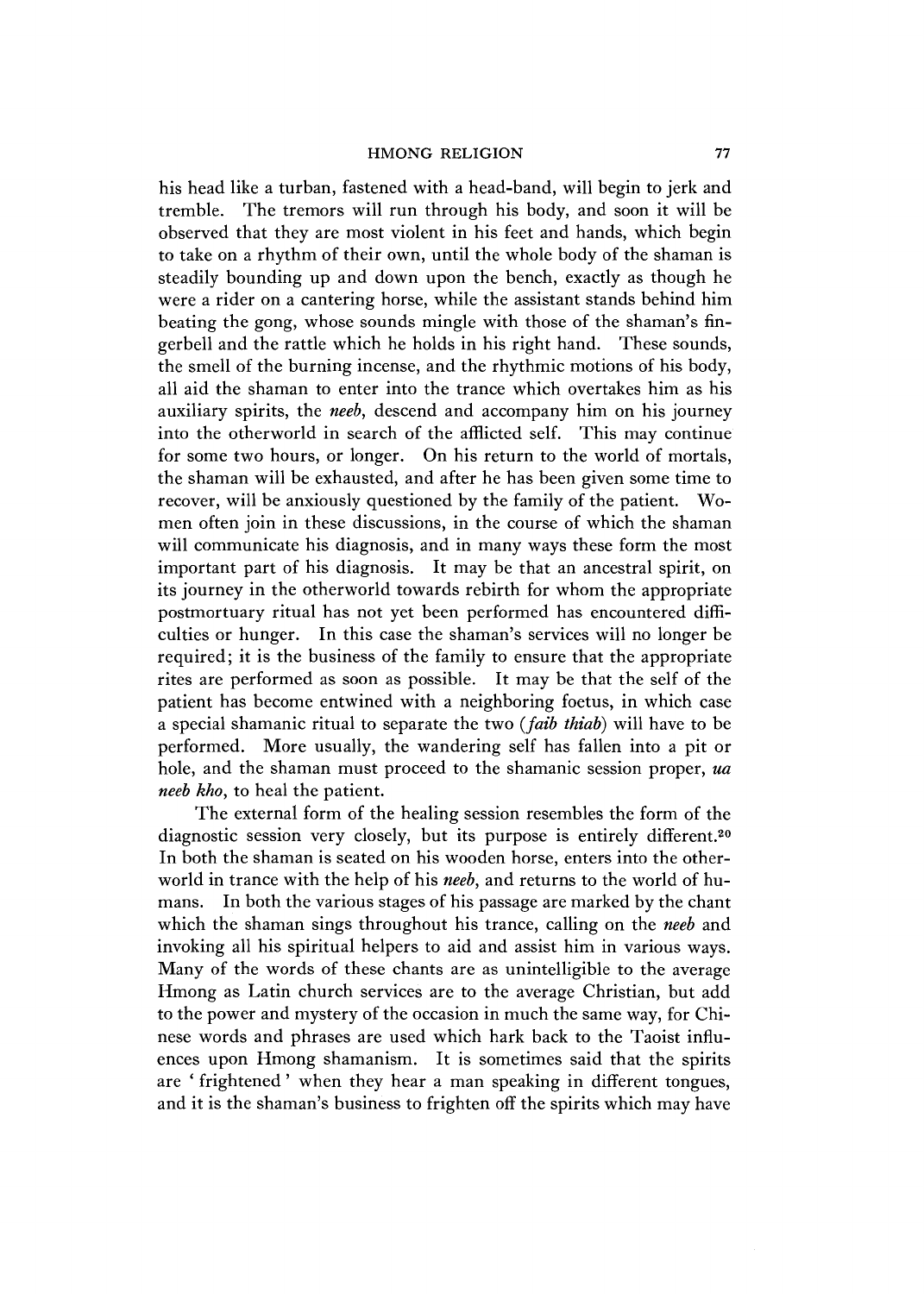afflicted the fallen self of his patients.

If, after a certain term has elapsed, the patient shows some signs of recovery, it is clear that the shaman's diagnosis has been correct, for the very identification of the illness causes the illness to lessen. In this case, it is obvious that the shaman who has been able to conduct such a correct diagnosis is uniquely qualified to proceed to its actual cure, and thus it is to him that the family will turn to perform the healing ritual. While there is a great variety of different healing rituals for different circumstances, the sessions themselves can be divided into five main parts. The first part is formed by the entrance of the shaman into trance, and his invocation of his auxiliary helpers. The second part is formed by the procession of the shaman and all his troops to the house of the patient to search there for his lost self. The third part is formed by the hunt of the shaman and his spiritual army after the lost self, and the rescue of the self. The fourth part is formed by the return of the cavalcade, with the fugitive self, carried on the back of a female spirit just as Hmong women carry their children, back to its proper home. The fifth and final part is formed by the return of the *neeb* to their altar, and the shaman's return to normal consciousness.<sup>21</sup>

Such has been the intensity of his experience that the shaman may remember very little of what has passed. Some even say that they do not 'see' in the otherworld at all, but they 'feel ' for the afflicted self there, in their 'livers' (hearts).

During the healing session a combination of pigs or chickens or both will have been sacrificed behind the shaman's bench by the men of the house—whatever has been specified by the shaman after his preliminary diagnosis. Usually spirit paper is burnt at the throat of the pig when it is sacrificed, and the shaman may address the self of the pig with a few words of exhortation as to its conduct in the otherworld, where it may be exchanged or substituted for the afflicted human self. The paper is burned as a means of sending money to the otherworld to aid the stricken self, and often the back and clothes of the patient who during *ua neeb kho* is seated behind the shaman on a low stool, will be daubed with the blood of the sacrifice so that, it is said, the *dab* will recognise the patient. The men will skin and clean the pig at the nearest watering place to the house, and the woman will cook it while the shaman concludes his service. Afterwards there will be a great feast in the house, to which the shaman is invited as the guest of honor, and before returning to his house he will receive the head and a fore-leg of the animal in tribute for his services. It is only rarely that Hmong households can afford to sacrifice animals and eat meat, so that it is very appropriate that such sacrifices should be performed at times of sickness and disease.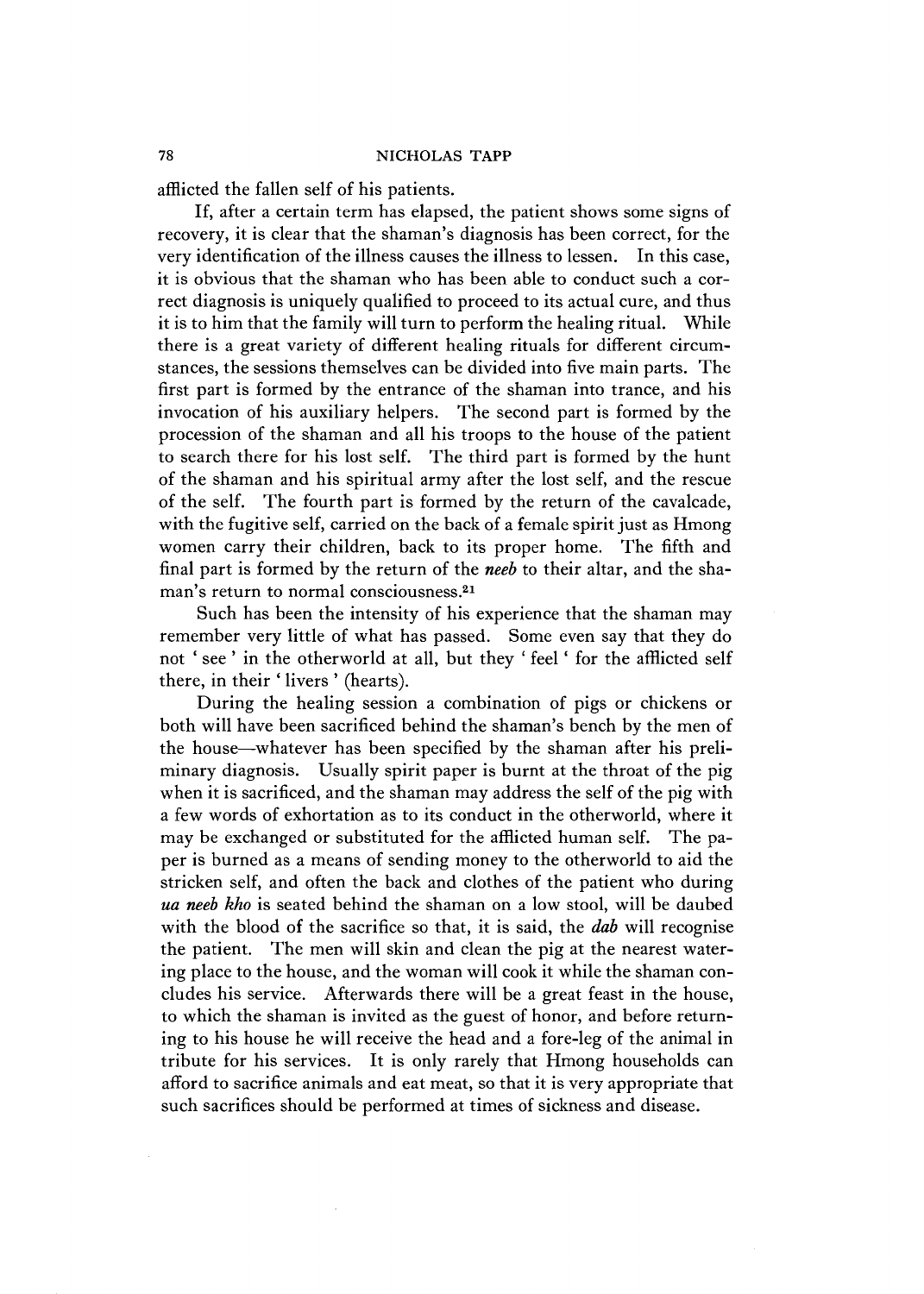In the course of the session, the shaman may perform other actions. Often he leaps backwards onto his bench with a great shout, his assistant catching him or supporting him as he does so, before landing again on his seat to continue bounding rhythmically as before. He may shout ' Phaib! \* as an invocation to his auxiliary spirits, and scatter puffed corn over his shoulders around the house, or blow sprays of water by a special technique from the corners of his mouth into the ' four branches of heaven '—the four directions. Sometimes his possession will be so extreme that he will seem to lose all control of his instruments, in particular his rattle, wnich will be thrown with great vigor by an involuntary movement of the arm over his shoulder. His assistant will run to retrieve it and place it tenderly back in his still shaking hand, but it may happen again.

There are very many variations and many rites which may be practiced during, before, or after the shamanic session proper. At the New Year, for example, a special ritual must be performed by all shamans to *xa qhua neeb,* or send the *neeb* off from the altar where they normally reside to celebrate their own New Year in their world of spirit. Various presents are made to the shaman for his *neeb* by those he has treated, and several chickens must be sacrificed for the *neeb.* It is also at this time that the altar and its strings, the bridge of the *neeb*, must be cleaned and remade. After the New Year celebrations the shaman must again perform a service to invite the *neeb* back to their customary home in the house.22

Specific rituals are performed by the shaman to block the route of the self to death and reincarnation, to renew or extend its term for life on earth *(fab ntawv),* to detach it from a foetus it may seek to be reborn in, to raise a fallen self or plug a hole in which a straying self has fallen, to change an unfortunte year into a fortunate one *{ntxeev nyeej),* or to exorcise the spirits of accident and catastrophe *(sau sub).* Others include a rare ritual to rescue the self from the bottom of the ocean, during which the shaman may fall insensible to the floor by the central pillar for as long as an hour,23 *and ua neeb koos plig* (to surround the self), a solidary rite performed for the entire family, after the New Year and before new fields are cut, with the purpose of encircling and retaining the selfs of the family within the family compound, when a thread from the neck of the sacrificial pig is wound slowly around the seated family by the shaman, (as it also is in other contexts).

Hmong shamanism is in effect a psychodrama of great subtlety and power. Its ultimate aim, however, is not religious, in the sense we ordinarily understand that term, so much as medical (as LEMOINE 1986 has pointed out): to heal an afflicted person, whether that affliction be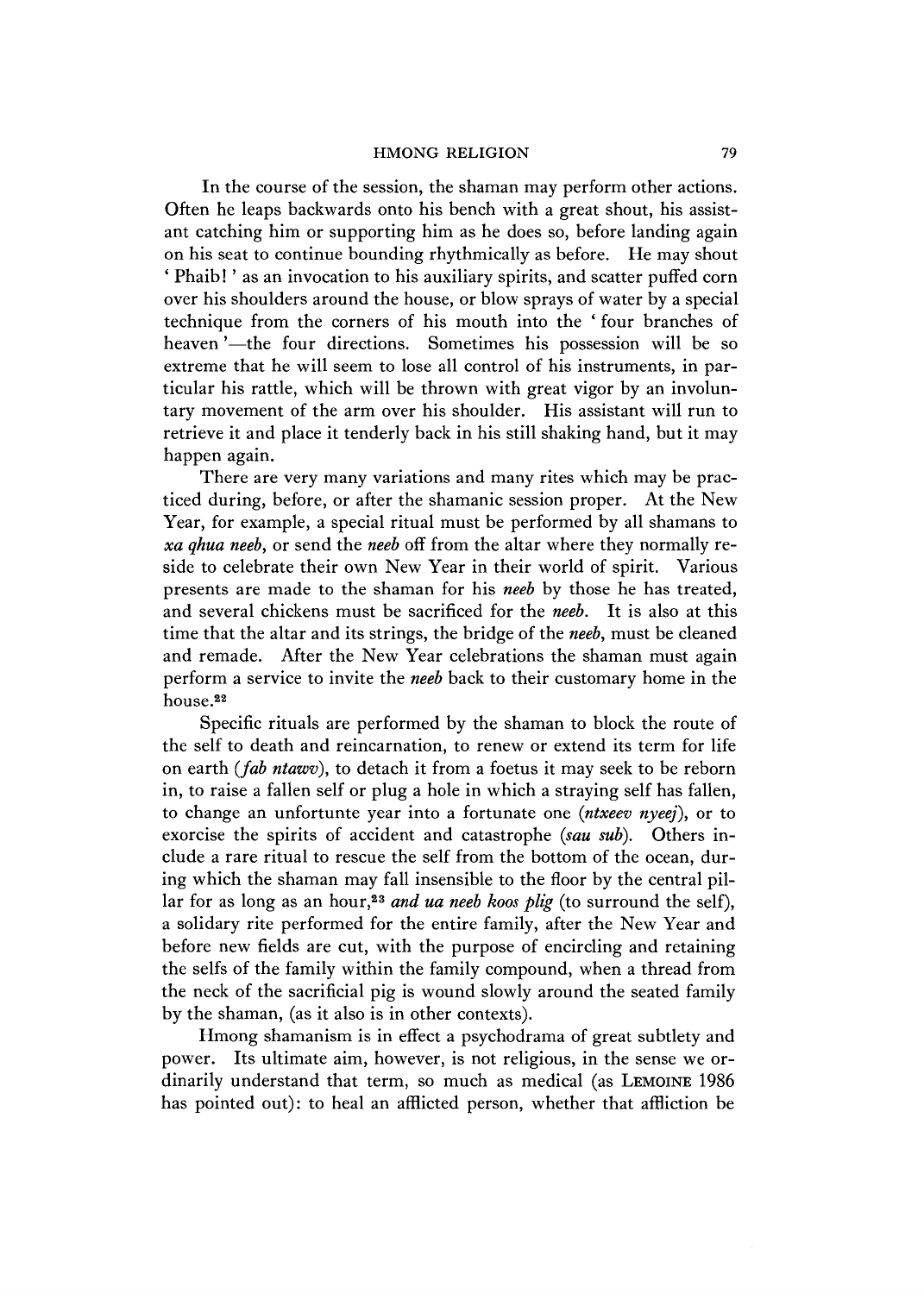physical, mental or coincidental, and to restore to the patient a damaged part of their own self. For this reason it should *not* be seen as forming a threat to other religions which Hmong may adopt, but be regarded as coterminous with them.24

Shamanism does not preclude the use of other forms of medicine, in particular herbal medicine, which is often used in conjunction with medicine. Indeed, I have been told that the best cures are those where one first consults a shaman, then obtains medical attention from a clinic or hospital, and then returns again to the shaman. However, there is no doubt that the recognisable effectiveness of modern medicine can and does cause considerable problems to a traditional belief system based on shamanism as a form of healing. In any case shamanism is considered not to be fully effective, since not only are Siv Yis' instruments never so effective as when he had used them but also knowledge is thought to deteriorate inevitably over the course of time. Thus shamanism and other techniques of healing and technology are never as they were in the 'roots' (hauvpaus) of time, of things, and we exist in a time of flowering and (so) decay.

But it is this conflict of new and traditional medical systems which has been instrumental in fostering the conversion of many Hmong individuals and whole villages to Christianity taught by the missionaries who have been working constantly in sections of the Hmong world over the past hundred years. Conversion to Christianity causes particular problems in the kinship system which is so strongly associated with funeral and burial systems, since different descent lines are distinguished largely according to mortuary practice. Christians may often only marry other Christians since traditional customs such as the payment of bridewealth are often rejected by Hmong converts to Christianity, while burials for Christians in some cases cannot be performed by their clan members because the converts have rejected their original mortuary customs. Often, however, even Hmong Christians retain considerable faith in their traditional beliefs, and particularly in shamans, and may consult shamans while also attending Christian services.<sup>25</sup>

# II. THE WAY OF DEATH

The shaman, who deals in life, is quite distinct from the ritual experts who conduct funeral and post-mortuary rites. It may be that shamans do perform such rites, but if so, it is not in their capacity as shamans that they do so. Apart from the lengthy and elaborate ceremonies connected with wedding *(kab tshoob kev kos)*,<sup>26</sup> the Hmong have no other customs to rival in depth and complexity those associated with the ' way of death '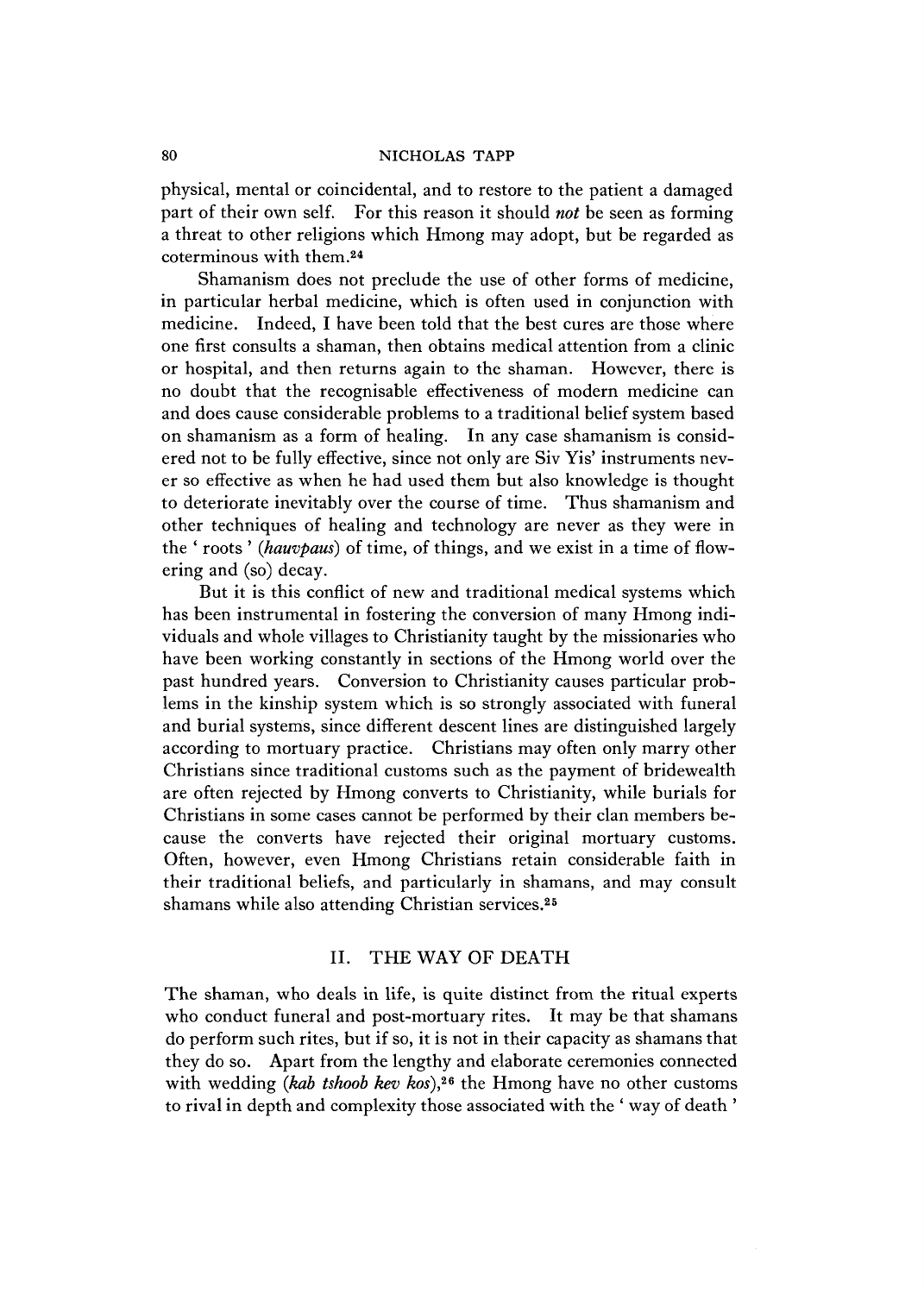*{kev mob kev tuag),* which have as their ultimate aim the safe despatch of the soul of the deceased to the otherworld and its reincarnation as a member of the same clan.

Full mortuary rites are not performed for everyone. The souls of those killed evilly or violently are thought to assume the shape of hungry ghosts, and their bodies are disposed of as swiftly as possible, with the barest of preliminaries possible. If there is a funeral for them, their bodies may not be carried out of the house through the door: a special opening must be made in the side of the house. The same is done with the bodies of stillborn children, or those who die within the first three days of life. Properly speaking, these lack souls since they have not yet been called through the appropriate rituals, and so funeral rites cannot be performed for them. It should also be noted that there is at all normal times a ritual prohibition on speaking about death or the deceased, or mentioning the name of the deceased, particularly inside the house, where it may invite death to fall upon its inhabitants. For this reason, great tact should be observed when discussing death with the Hmong.

#### THE FUNERAL

The funeral of an older man, the father of a family, will begin among most clans with the firing of a salvo of shots from guns by his closest male lineage relatives around the house and around the village. It is said that this is to frighten away evil *dab qus* who may seek to attack the household at this time, and that it may be a relic of the days when the Hmong fought the Chinese in battle. It also serves to notify the village that a death has taken place.<sup>27</sup>

The sons and male relatives of the house will be sent out immediately with whisky to invite guests from the neighboring houses, and a master of ceremonies, to the funeral; all the near male kin of the deceased should attend before the funeral rites can begin, and some may come from villages a days' march away or more. Meanwhile the body is being washed with warm water by the sons of the house, and is then dressed in the colorful and elaborate clothing which the Hmong make specially for the occasion of death. The deceased must wear all new clothes before undertaking the long journey to his ancestors' village.

As soon as possible, a person must be found who can sing the *qhuab ke* (called *tawv ke* by the Green Hmong), the song of the opening of the way, to the soul of the deceased. The purpose of this song is to guide the reincarnating self through the many hazards and ordeals of the otherworld back to the village of his ancestors, where he will dwell for a while before being reincarnated. On the way he must pick up his ' coat,' that is, the placenta which is buried beneath the central pillar of the house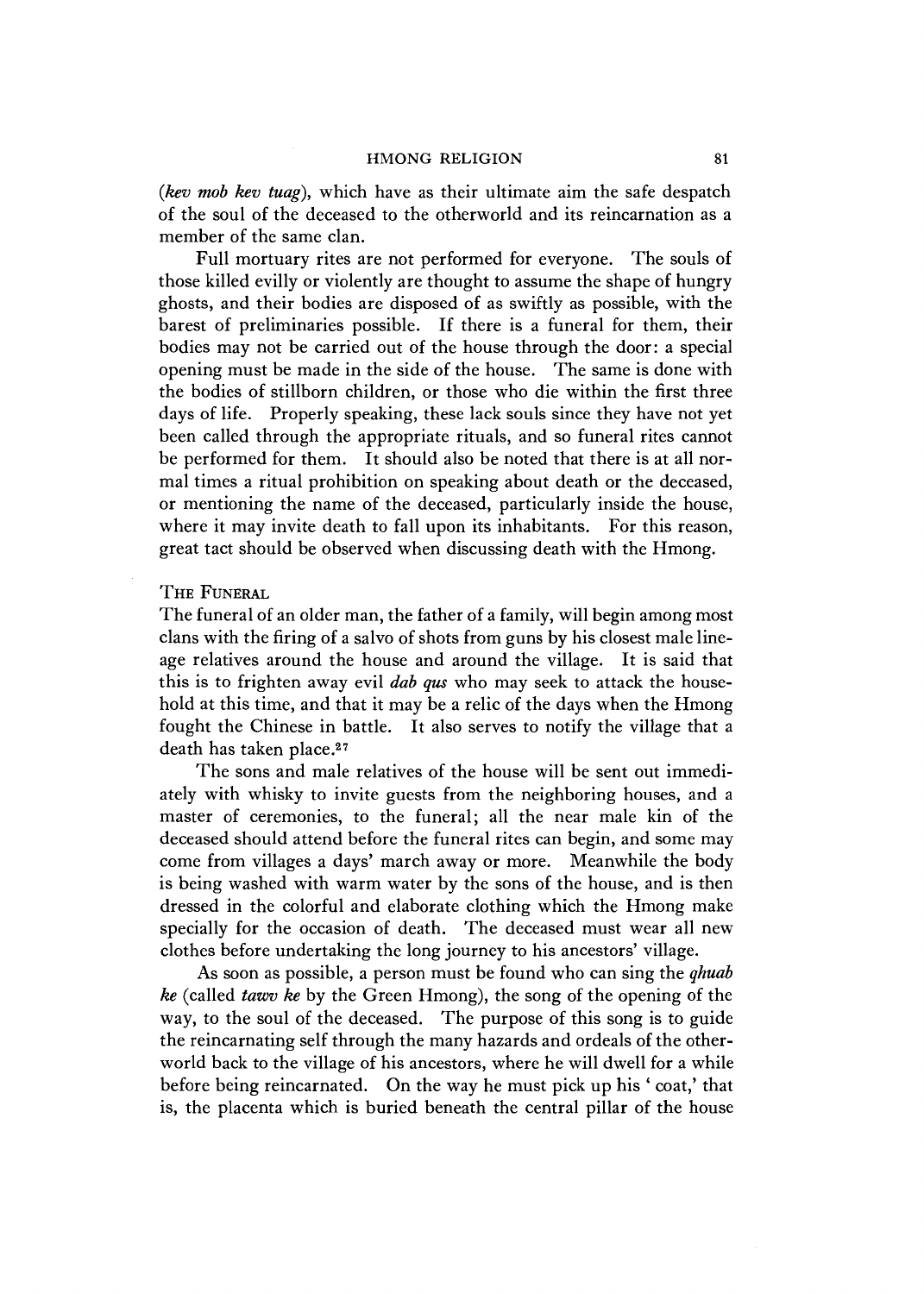at the birth of male children, and near the place of birth for a girl child, which he will wear during his long journey. The poetic geography of this song parallels the long historical journey of the Hmong from a country probably to the North of China.28 The song describes the creation of the world and the first couple, the deluge and the first drought, and represents a historical journey backwards through time to the origins of humanity, to which the deceased must return before being reborn . . .

' Now, ah, your ghost, my brother richly dressed

Appears on the other side—tall like you, your spitting image

Is it you or not? Cock your ears, turn your head

Look: that man, the stranger, he sings you a spirit song

Your ghost takes you by the hand, you cross your arms, you cross your legs

You rise up with your ghosts, is that not so, Neng Chu? You can no longer talk with men,

You have glided into the Beyond, you can talk with spirits—

Let your feet glide and follow the spirits ' . . .

(LEMOINE 1983, 11-12)

More shots are fired to announce the ending of the preparation of the body, and a variety of ritual experts will be appointed from among the village or surrounding villages. Very often these experts will be found to be younger men, as fathers usually prefer their sons to attend so that they may learn how to perform the rites properly, and considerable discussion on exact procedure may take place while the rituals are being performed, with advice being heeded from older men.29 Thus, besides its overt purposes, the funeral is also an occasion for learning, and an occasion when kinship structure is ritually enacted. For funeral customs and differences of ritual are one of the main means whereby different descent groups within clans are distinguished. A funeral can only take place in the house of the same descent group *(dab qhuas)* as the deceased, because only they will perform rituals in the same way: similarly, births should always take place in the house of the same descent group as the father of the child. Where an accident occurs, and a birth occurs, for example in the house of the child's mother (of a different clan altogether to its father), two *hu plig* rituals may have to be conducted, one at each house, and two different names given to the child.

Ideally the ritual officiants are the two pipers, the two drummers, the two men in charge of cutting and supplying the firewood, the two coffin-makers, the two in charge of carrying water to the house, two masters of ceremonies, the two gunners, and the singer of the *qhuab ke,* as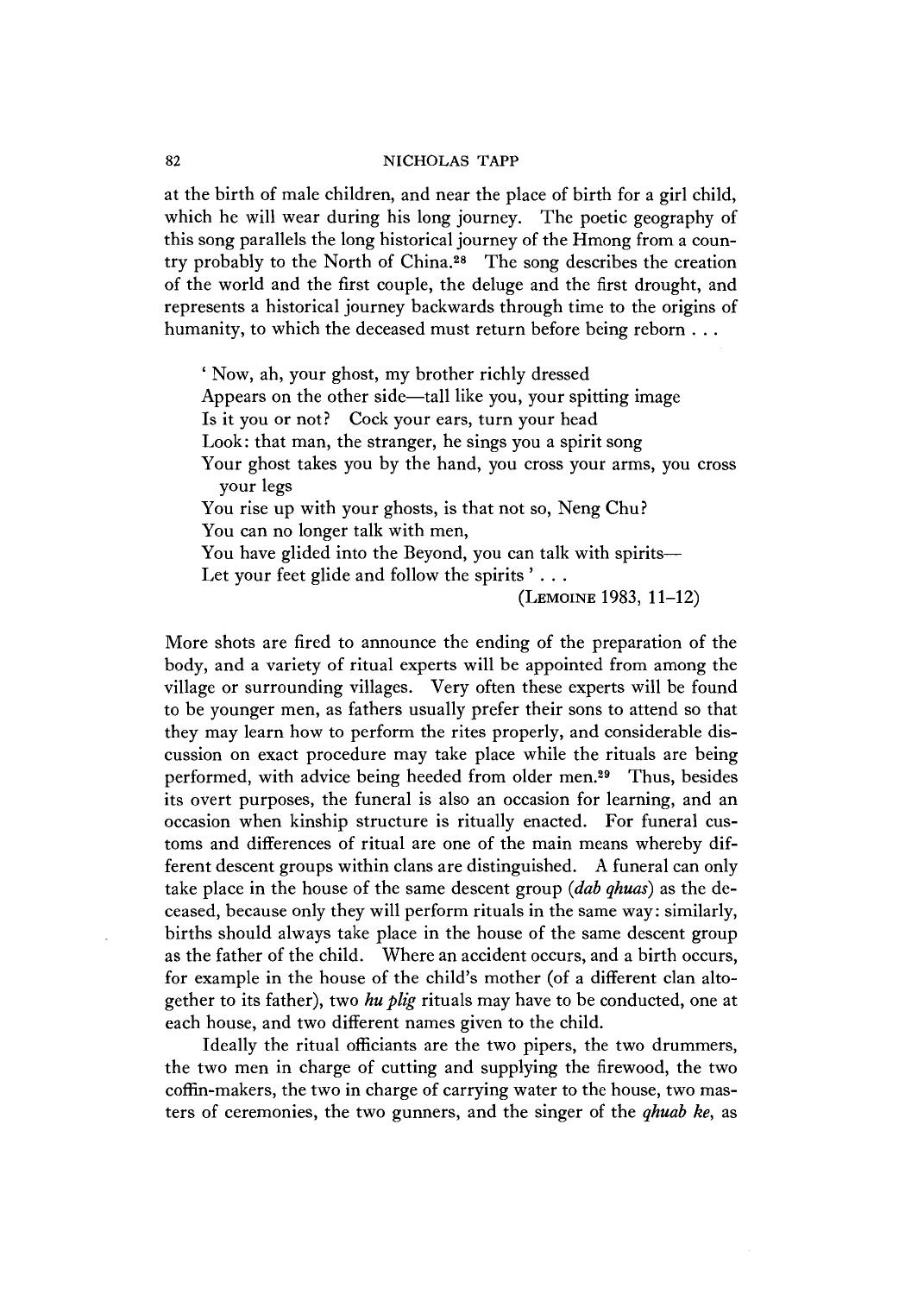well as two women to set the table and girls to husk the rice. For the purposes of the funeral, normal sex-roles are reversed: women are not supposed to take part in most of the ritual proceedings. So men take charge of serving the food and supplying wood and water to the house, although they do not actually cook the food, and women are invited to eat first on the day of the burial. There should be two of each kind of helper, not only because single, odd, numbers are usually inauspicious, but also because such work as the constant beating of the drum and blowing of the pipes, which continues throughout the funeral, is extremely arduous, and one man alone could not do it. Indeed, the Hmong are not always very strict about this, and other assistants may stand in too.

A bottle of alcohol and a cooked chicken in the two halves of a gourd, together with a boiled egg, a crossbow, a knife and a paper umbrella, will be placed by the head of the corpse. Meanwhile a piece of bamboo has been split into two to serve as divination horns during the duration of the funeral. These may not be used again afterwards, and are added to the other objects by the dead man's head. The cock will serve as a guide under whose wings the reincarnating self will shelter on its flight to the otherworld. The whisky will be symbolically presented to the corpse during the recitation of the *qhuab ke.* As each guest arrives, he will present some paper money to the master of ceremonies, as well as incense, spirit-paper, and some rice. Then he will make his way to the corpse and, taking hold of the corpse's hand, will shade the eyes of the dead man and begin to lament. Although these 'keens' fall into a set, singsong form, their content is entirely spontaneous and can be very moving. They may last for a long or a short time. It is the business of the women of the house to keep constant watch by the corpse, fanning away any flies or insects which may gather there as the days of the funeral proceed. Incense is frequently burned, at the feet and head of the corpse, both as an offering in the world of spirits and to fumigate the stench of putrefaction. The more important the dead man is, the longer will be his funeral, and the more days his body is kept in the house. As at least one pig must be sacrificed by his family for each day of the funeral, a funeral must be expensive. The guests there may be a hundred or more of them—will stay in and around the house throughout the funeral, although some may visit other houses or their own houses in the village to sleep for a few hours at night. Most funerals last a minimum of three days and ideally for twelve.

Each day of the funeral is based around the eating of the morning, noon, and evening meals. Before each meal the pipes are played, a different song for each time of day, and the drum is beaten. Various songs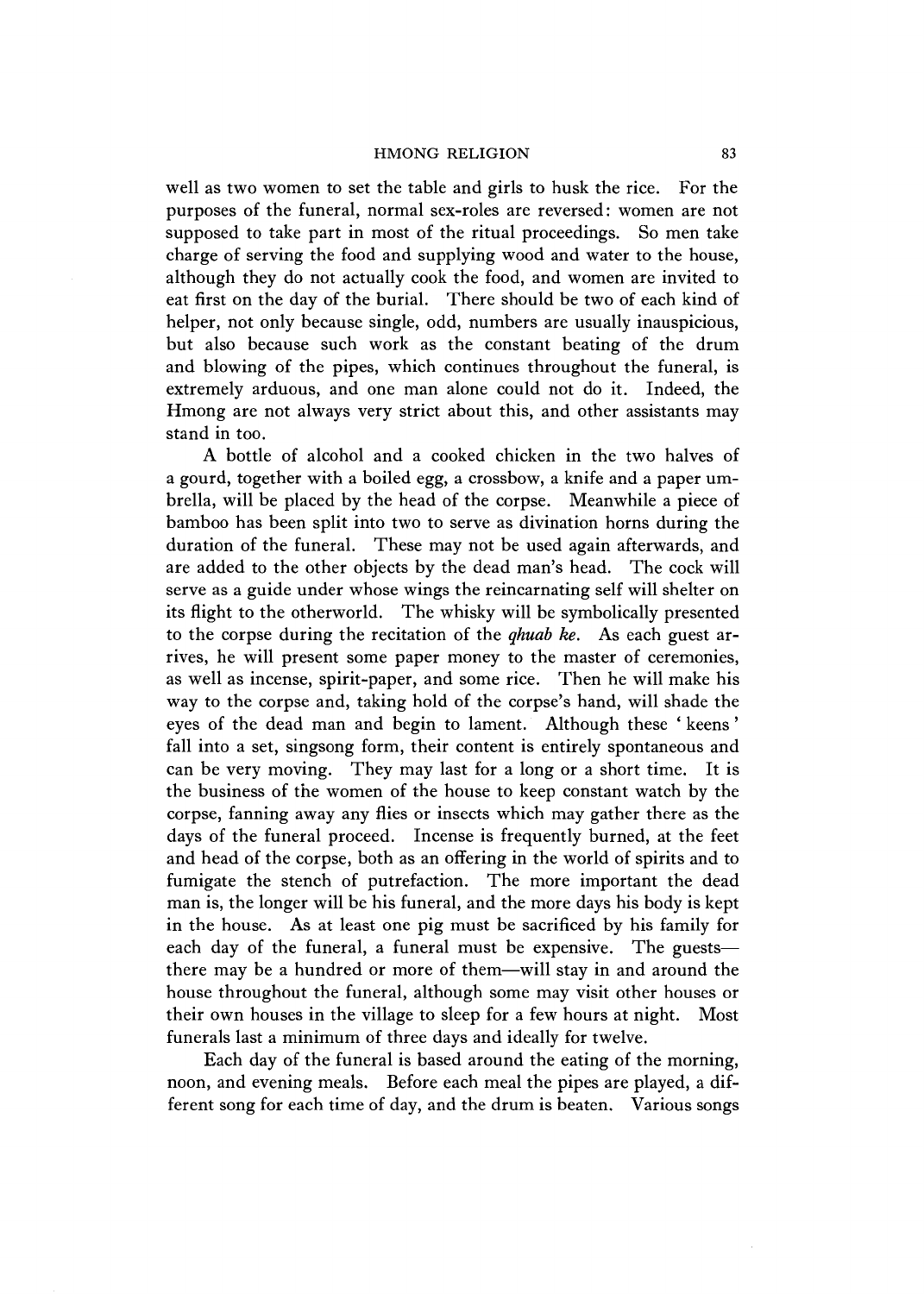may also be sung by those who know them, alternating with the music of the pipes and drum. These *nkauj tuag* have something in common with the special songs which are sung at weddings.<sup>30</sup> After the *qeej tu siav* song, the song of expiring life, which follows the recitation of the *qhuab ke* has been played, the corpse, dressed in the special clothes of death, is ceremonially raised onto a bier elevated against the uphill wall or the altar, as the *qeej tsa nees* song is played, where it will remain until the day of burial. The wooden drum, which most clans must destory or throw away after the burial, is suspended from a sapling strapped against the far right pillar of the house, and while it is being beaten, the piper performs a unique dance as he pipes, weaving round and round the house. Every few notes there is a note which corresponds to a word in the tonal language of the Hmong, so that the tunes played on the *qeej* during the funeral are literally songs, the words of which are never spoken on normal occasions, although they may be recited for the purpose of learning. Before each meal, the corpse is ceremonially offered food, as the pipes and drum are played. Also known as *laig dab,* the pork and rice must be symbolically offered to the corpses' mouth by the new household head, often the dead man's son, while the two men play the *rab qeej* in mournful procession around the pillars of the house. In these reed-pipes the entire repository of Hmong custom is said to be contained. Guns are also fired again while the corpse is symbolically offered food.

Before the corpse is buried, all the debts outstanding to the dead man's name must be paid off. This is a highly ritualised procedure, involving frequent offerings of drinks by both parties, the plaintiffs and defendants, in order to minimise all possible tensions. However, the family of the deceased are usually very keen to pay off all outstanding debts of their relative, since debts outstanding in this life will be carried over into the next, and in popular belief may result in rebirth as a pig or other animal in the household of his creditor, which in turn will bring misfortune to his human descendants. On the night before the burial, a special song may also be sung for the deceased known as the *txiv xaiv.* This is a lament for the dead, intended to bring comfort to the living.

# **BURIAL AND GRAVES**

On the day of burial, after the morning meal, the corpse is carried out through the side of the house onto the mountain outside the house, not passing above other houses, where a great crowd will have gathered. As the final *qeej sawv kev* (song of mounting the way) is played on the pipes, the corpse is laid upon a stretcher. A number of bulls or oxen have been tethered to stakes below the house, ideally one for each married son and son-in-law of the deceased, as well as one from his wife on be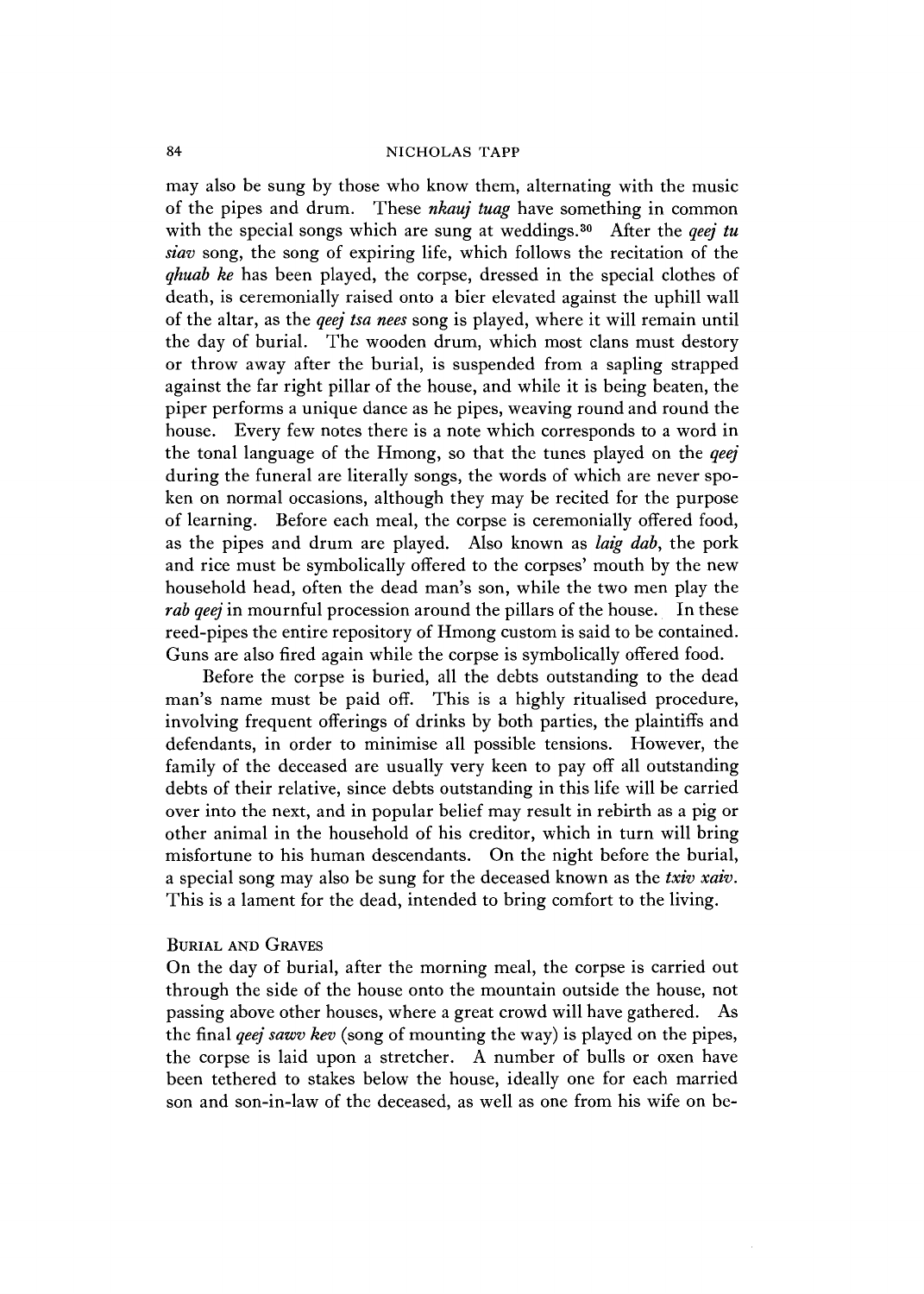half of her father, and when everybody has gathered together, after the divination horns have been cast, and the deceased invited to accept the cattle, these will be killed by a blow (or several blows) with a mallet to the head by a relative of the donors. The work of skinning, cleaning, washing and cooking these will occupy the next several hours. Then, after everyone has been invited to eat by the masters of ceremony (including villagers who have not been to the funeral) from a high trellis set up beneath the house, and the workers in the funeral rewarded by receiving different parts of the beasts, the funeral procession will set out to the place of burial.

Both the place, and the most auspicious day and time, for burial, will have been carefully determined beforehand, by lengthy discussions with the elders which can take place during the funeral. The funeral procession, usually in the late afternoon, is led by the piper, followed by the master of ceremonies, carrying a chicken, bottle of whisky, rice and half a boiled egg. He is accompanied by a young girl, bearing a burning brand to light the way for the deceased, who will cast it down and return before the first stop, where the piper will stop playing. Many men may carry the bier, and cluster around it. The procession may make several stops along the way, supposedly to confuse the evil spirits which may be pursuing them, but this varies between different descent groups. It is also usual for this reason to start off in one direction, and then reverse towards the west (the direction of death). Death attracts all kinds of evil influences, so many ruses and subterfuges are employed to avert these and ensure that the souls of all those in the procession stay with them and do not follow the deceased into the world of darkness. While the corpse is laid in the coffin, the pipes are again played. Incense and spirit paper are burnt, and a final prayer is said which directs the soul of the deceased on its way. After the coffin has been covered with earth, a cross-bow is fired once, and the stretcher chopped up and placed upon the grave. All metal and synthetic materials must be removed from the corpse before it is buried, since all that is buried in the grave must perish if effective reincarnation is to take place.

Various purification and cleansing rituals are performed by the relatives of the deceased on their way back from the burial, on the day after the burial, and on the third day after burial. Again these differ according to clan and descent group. Usually on the third day after burial the grave is revisited, tidied and swept. According to whether the deceased was a member of a descent group which follows Hmong or Chinese burial practices, branches and leaves are placed over the grave (for a Hmong-style grave), or a cairn of stones built over it (for a Chinesestyle grave). There is also an intermediate style, which is fenced. Also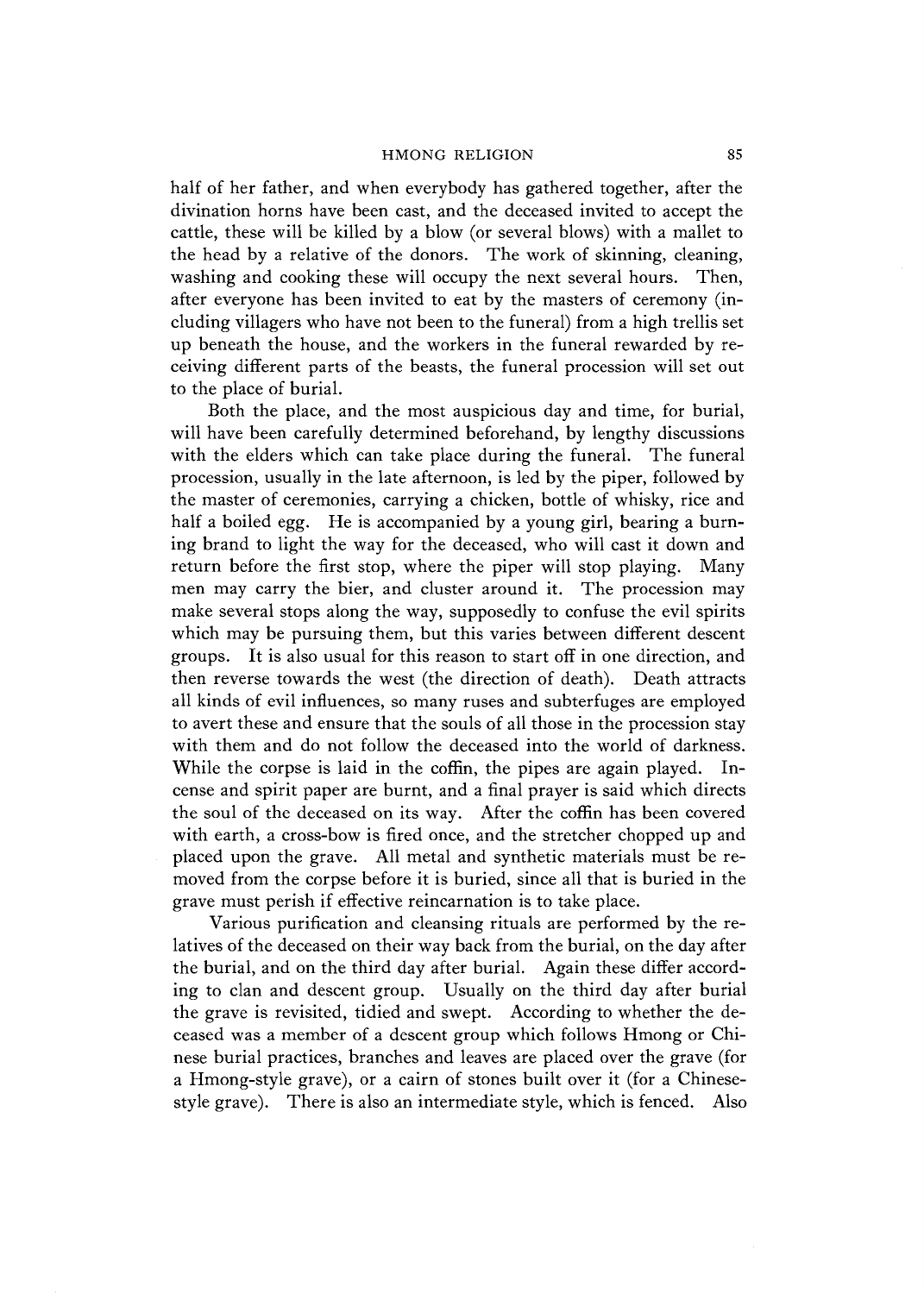according to whether they follow Hmong or Chinese customs, the corpse will be buried laterally (Chinese-style) to the slope of the mountain, or perpendicularly to it (Hmong-style). It is considered unpropitious for the head of the corpse to be pointing due east or to be facing directly upwards, and sometimes the head will be adjusted in the grave a little to avoid this. 'Blinded by the sun he cannot see, so his sons and daughters will suffer misfortune,' as it may be said.

The geomantic system for the siting of villages and graves which the Hmong share with the Chinese is based upon the belief that the present-day fortunes of humans depend on the welfare of their ancestors in the otherworld. So the lie of the mountains and valleys and rivers is carefully inspected to settle upon an auspicious burial site, which will assure prosperity to the male descendants of the deceased (since it is male descendants who will continue to uphold the customs of his clan). Sighting from the top ridge of a line of mountains, the left-hand mountain is known as the Azure Dragon and the right-hand one as the White Tiger. The lett-hand (male) one should be lower than the right-hand (female) one, and in their gulleys two watercourses should ideally lead down towards a pool known as the Dragon's Pool, where reincarnation is thought to begin. The origins of this system date back to the two opposite sides of a mountain which were used by the ancient inhabitants of China to represent the *yin* and the *yang* of things, since rainfall is always greater to the west, which is therefore darker. In the story of the incest between the brother and sister who survived the flood, from which the clans emerged, the same image of the two sides of the mountain is used to recount the ordeal in which they each roll one grindstone of a grain-mill (referred to in normal conversation as the ' father ' and ' mother ' stones) down opposite sides of a mountain. Their coming to rest at the bottom signifies the union which should take place between them if life was to continue. The image importantly represents kinship rivalry. The entire conflict between the Lis and Lauj clans in Laos, which polarised the Hmong in the struggle between the Pathet Lao, neutralists and royalists, is sometimes attributed to the burial on two sides of the same mountain of Ly Foung of the Lis clan and his father-in-law, Lo Bliayou. The geomantic system has been described as ' the most perfect expression of man's relationship to the cosmos ' (M. Freedman 1969). It is not surprising that many elderly Hmong should find it difficult to adjust to an environment which lacks the mountains and rivers appropriate to this system for ordering human society.<sup>31</sup>

#### Rites After the Burial

Thirteen days after death *(ib tsug,* the Hmong week of thirteen days), a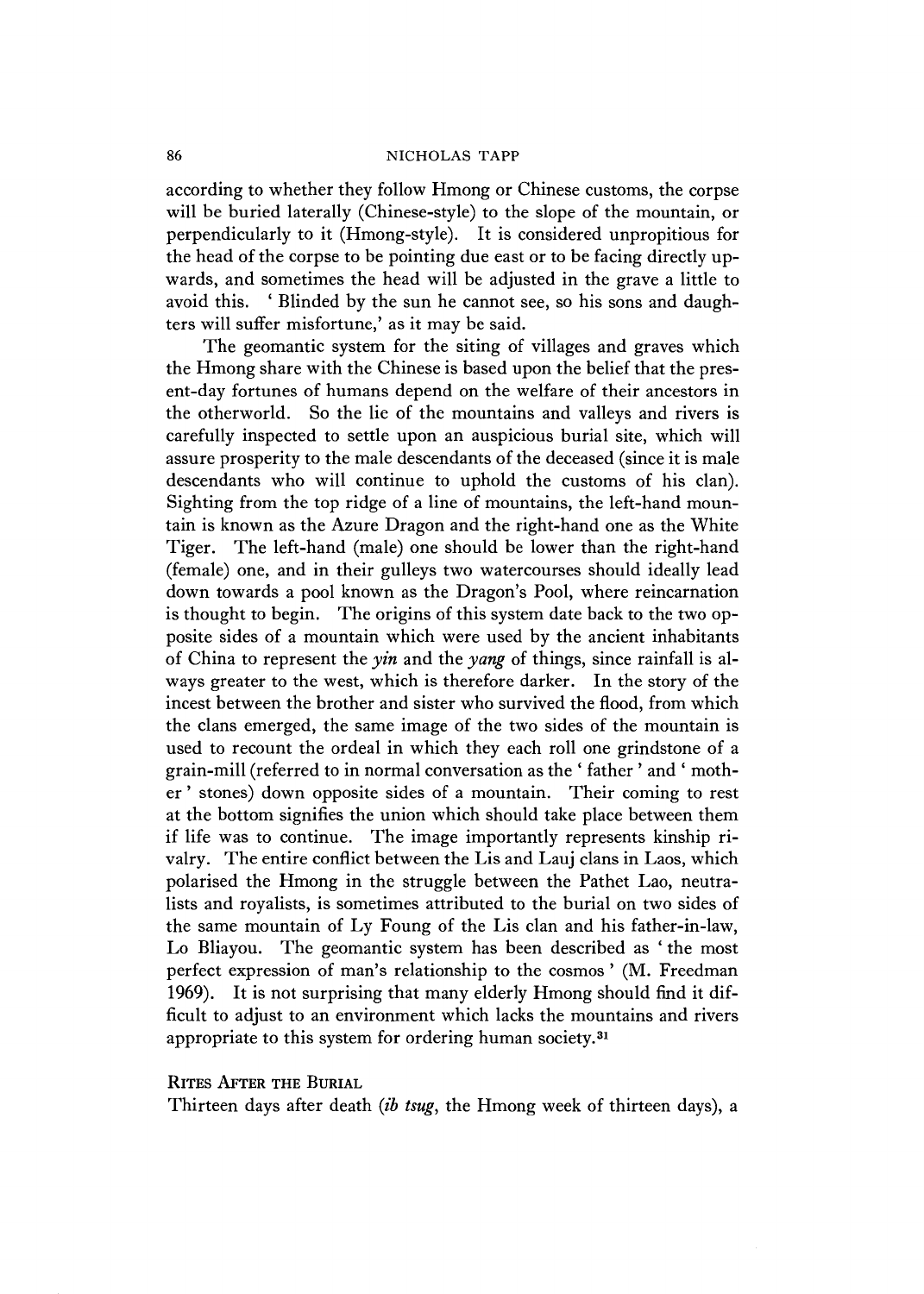special ritual must be performed by the immediate family of the deceased which is known as *xi-plig*. The purpose of this ritual is to invite the soul of the deceased back to the house before sending it back finally to the grave. It is not the self which will be reborn which is invited, but the self which stays with the body in its grave at death, associated with its bones, and may become a ghost or evil *dab qus* if not properly appeased and told not to return during this ritual. Thus the purpose of the family's visit to the grave at the *xi plig*, and the ritual held in the house afterwards, is to alleviate the lonely agony of this self which must remain beside the grave.

This stems from the belief that the Hmong share with the Chinese, that the self is composed of three parts, one of which, at death, undertakes the long journey towards rebirth, one of which remains at the gravesite, and one of which mounts to Heaven to become an Immortal, a protective ancestor. The Hmong do not give such clear-cut explanations. A few individuals may have formulated their own explanation of exactly what goes on in the otherworld, but most Hmong, if pressed, will answer quite honestly that they do not know, since they have never been there. Thus most Hmong have different ideas about how many selves there are. Some say that there are two, which live in each ear, others that there are seven or thirty-two (a belief probably adopted from Thai or Lao people). According to the shamanic tradition, there are three main selves, although as we have seen, these may be divided into five. Another important self frequently mentioned in household rites is the *ntsuj {ntsuj* being the shamanic word for *plig) mam ntsuj hlau* (soul of hemp, which particular rituals are said to strengthen). This, or the shadow *plig,* seems the most likely contendor for the self which remains at the grave.

At the *xi plig* the head of the household will proceed with his entourage to the tomb, where after making various offerings he will invite the self of the deceased to return with him to the house making a small opening in the covering of the grave. A sword, crossbow, and clothes belonging to the deceased may be placed on the grave. On return to the house, rice and whisky are offered to the deceased. The bamboo divinatory horns which were used during the funeral are burnt at this time, after they have been used to determine whether the self has returned to the home. A chicken is sacrificed, and its boiled blood offered with the rice and wine. Other deceased ancestors are invited to partake of different portions of the chicken. But the self is not expected to remain in the house after this ceremony, and will be told to return to the grave.

Until the *xi plig* is performed, however, the self will remain between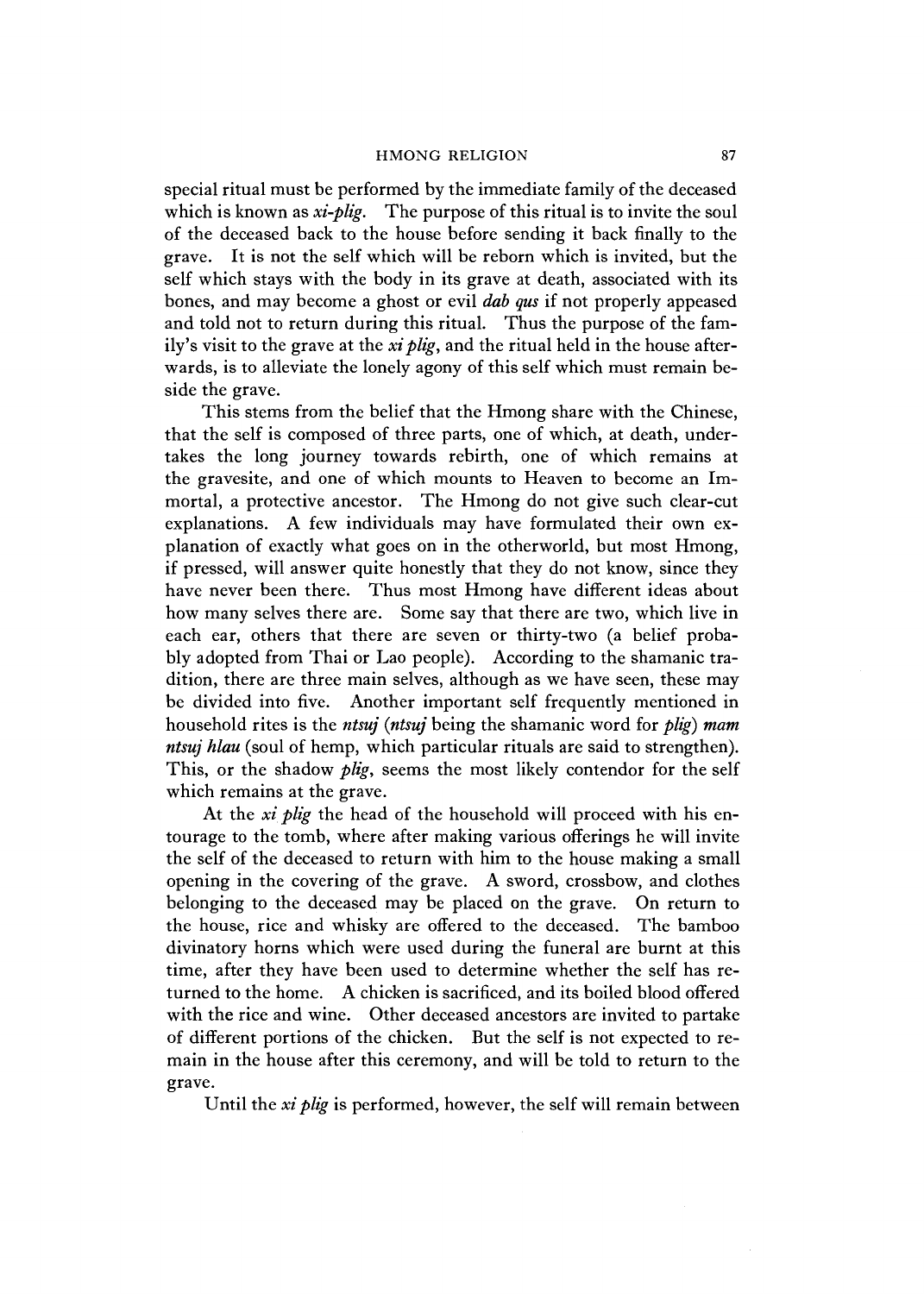the 'two houses' of the grave and the home, not knowing where to dwell. After the ritual is performed, the self will return to dwell in the grave. No pipes or drum are played during *xi plig.* However, the self of the deceased is represented by a winnowing tray of the type normally used for rice. Three strips of bamboo are used to make a frame above it, and covered with a shirt belonging to the deceased, surmounted by a turban. The offerings are made onto this tray in the house, on which sticky rice cakes are also placed, together with several bamboo cups of wine.

The last of the mortuary rites as such is the great ritual of the *tso plig,* which should be performed within a year if possible after the death. It mimics in many of its rites the actual funeral, in that the pipes and drum are played, while the tray used at the *xi plig* ceremony, which is called the *kaum vaj kaum li,* is also used. The purpose of this ritual is to ' release the self ' of the deceased (the literal meaning of *tso plig)* for rebirth and it may last for several days. After this time, the self which has remained tied to the grave and this world (symbolised by the tray) is considered to be liberated from mundane concerns, and should no longer trouble its relatives or descendants. As in the funeral, all the roles of the ritual workers must again be allotted and cattle are sacrificed. And again the younger generation will simultaneously kowtow *(pe),* holding lighted incense and spirit paper, three times, in honour of the self of the departed one, who is represented by the tray and shirt. This ritual may be performed for more than one person, and where a member of the family has not returned home for a long time, and is presumed dead in war, a *tso plig* may be performed for him and those of his clan relatives who accompanied him.

Finally, some years after death, one last mortuary rite should under certain circumstances be performed. However, this differs from the preceding ones, in that it is performed when, after a serious illness has afflicted the members of a family, a shaman who has been consulted judges that such-and-such a deceased ancestor has not yet been honored by a *nyuj dab* ritual, as it is called. It is believed that the ancestor may be lacking material necessities on his long journey in the otherworld. Maybe he has no rice, and is hungry, or a tax has been demanded by some spiritual guardian wnich he (or she) is unable to pay. In this case the ancestor will return to trouble and ' bite ' *{tom)* his descendants, and as many bulls as possible should be sacrificed in order to provide the ancestor with the necessary requisities. Descent groups differ according to whether aunts and uncles are included in the category of ancestors for whom *ua nyuj dab* can be performed, and what level of generation such ancestors should occupy, as also in whether a shamanic ritual, with the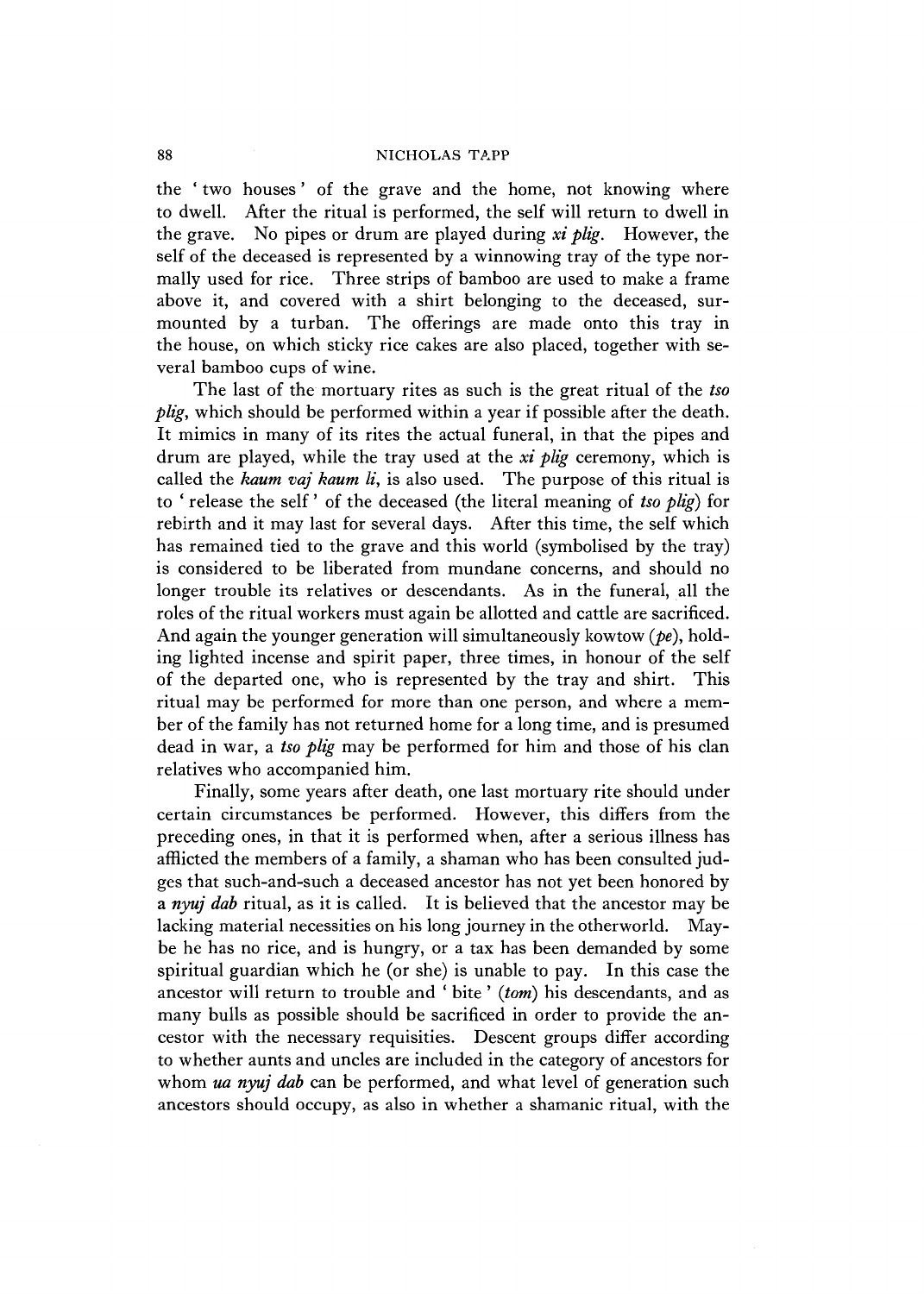sacrifice of a pig, should accompany *ua nyuj dab* or not.

Again the roles played at the funeral must be re-enacted, and the music of the pipes and drum again played. The sons, sons-in-law, and father-in-law of the deceased should all contribute to the sacrifice. Pigs must be killed for each day of the ritual, and offered like the bulls to the deceased. The way the bull is divided at this ritual is one of the main means whereby different descent groups can be distinguished. After this ritual, which is partly a curing, partly a mortuary rite, is finished, no more mortuary rites for the ancestor concerned need be performed.

# THE IMPORTANCE AND MEANING OF ' CUSTOM'

Great importance is attached by the Hmong to their mortuary and funeral rites. Certainly the four major categories of Hmong ritual—New Year and Marriage, Death and Shamanism—account between them for the greater part of the many customs, or *kevcai*, which the Hmong have, and are *rightly* concerned to preserve and transmit. While the importance of both shamanic and death rituals should be recognised, however, it should also be remembered that they are quite clearly very different systems, which cannot be confused. While shamanism is concerned with life, mortuary ritual is appropriately concerned with death. Shamanism is a form of therapy and healing, not properly a ' religion.' However, the funerary rites certainly conform to the Western sense of the word ' religion.'

The Hmong term for all these customs is *kevcai,* which literally refers to taboos of a ritual kind. Thus *kev* refers to ' the way ' (both literally and metaphorically), while *caiv* refers to 'prohibitions,' things it is forbidden to do. Another term sometimes used for ' custom ' is *kabke,* where the notion of the ' way ' has been joined by that of *kab,* which normally refers to straight lines. So that *Kabke* means 'the ways.' In the sense in wnich *kevcai* refers to prohibitions, however, it includes not only those customs described above, but also many other ritual prohibitions normally observed in Hmong communities. Together with the shamanic and mortuary rituals we have discussed, and the secular ceremonies of marriage and the new year, these all together make up what the Hmong like to call *kevcai Hmoob:* 'Hmong Custom.'

The most common of these ritual prohibitions relate to categories of kinship, and are spatially expressed in the structure of the Hmong house. But they vary widely between different clans, and between different descent groups in the same clan. For example, among Hmong Vaj of the *tshuav-maj* descent group, daughters of the family and inmarried women are forbidden to pass between the central fireplace and the housepost which marks the partition where the bedrooms begin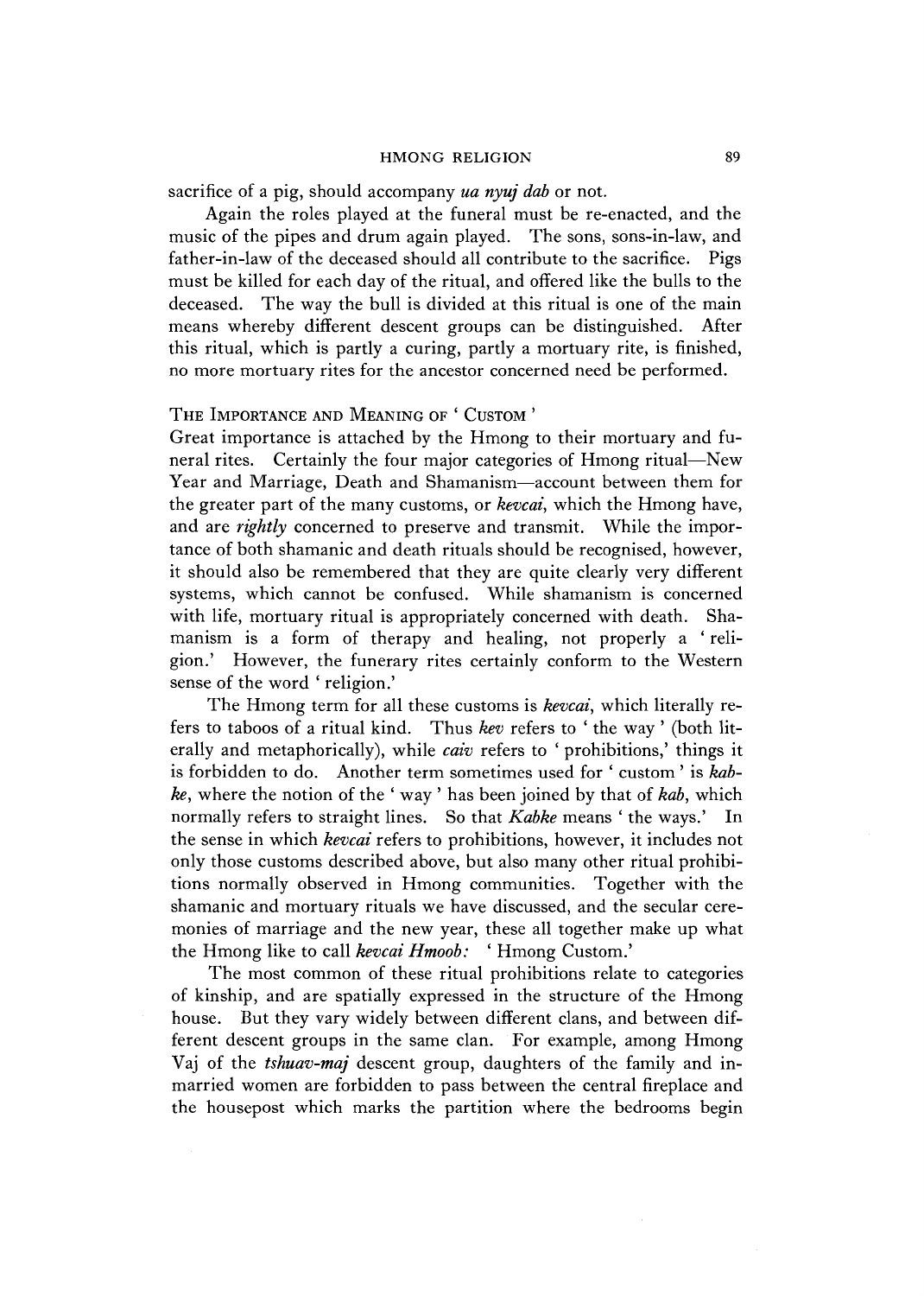(which can be awkward during cooking). There is usually a low seat there, set against the bedroom partition, which is reserved for the use of men. Similarly, women may not mount up to the hanging loft which is suspended above the fire, nor enter the granary outside the house. These are not prohibitions aimed at women so much as prohibitions aimed at those who have been or are expected to become the members of other clans (through marriage), and yet are living in the household.

Prohibitions between men and their sons' wives are common among many descent groups. It is often forbidden, for this reason, for the head of a household to enter his married son's room (he may enter his unmarried sons' rooms, as may other local male members of the clan who are not living in the same house). Clans and descent groups are further distinguished by dietary prohibitions. For example, the Ham clan cannot take cooked rice with them to the fields in case they turn into snakes; the Lis clan distinguish their two main descent groups according to whether they may or may not eat the spleen of animals, as do the Yaj clan regarding the hearts of animals; the flesh of fully-grown boars used to be forbidden to members of the Tsab clan, and so on. These may be relics of a former totemic system, and interesting origin stories are told to account for most of them.

Certain sub-clans observe particular days as *hnub caw* or prohibited days, when it is forbidden to work in the fields or to travel far for fear of attracting *sub.* Quite often these are disregarded, however, and accidents occurring on such days will be attributed to the breaking of this prohibition. Other prohibitions relate to life-crises, and are again spatially expressed, but here the prohibition is placed on the entire household, or even on the village. These are often prescribed by shamans who have been consulted on specific instances of illness or misfortune, but others are statutory. For example, for one month after a child is born, a prohibition is placed on the house where it was born, and all the inhabitants of the house. A rough piece of interwoven latticework, usually made of bamboo or of guava, plastered with the blood and feathers of a sacrificed chicken, on the end of a stick, is placed outside the house to block the route of untoward spiritual essences and to warn strangers that they should not enter the house, even if invited. For this reason it is customary to ask, when visiting a Hmong family, if they are observing any prohibition. If the answer is \* Yes, but come in anyway/ one should not enter. In theory the prohibition applies to all members of the household and anyone visiting it, but in practice members of the household and close friends or relatives may come and go for essential reasons, but should take care to remove anything inessential about their person—bags and shoes, for example—before they do so. A similar,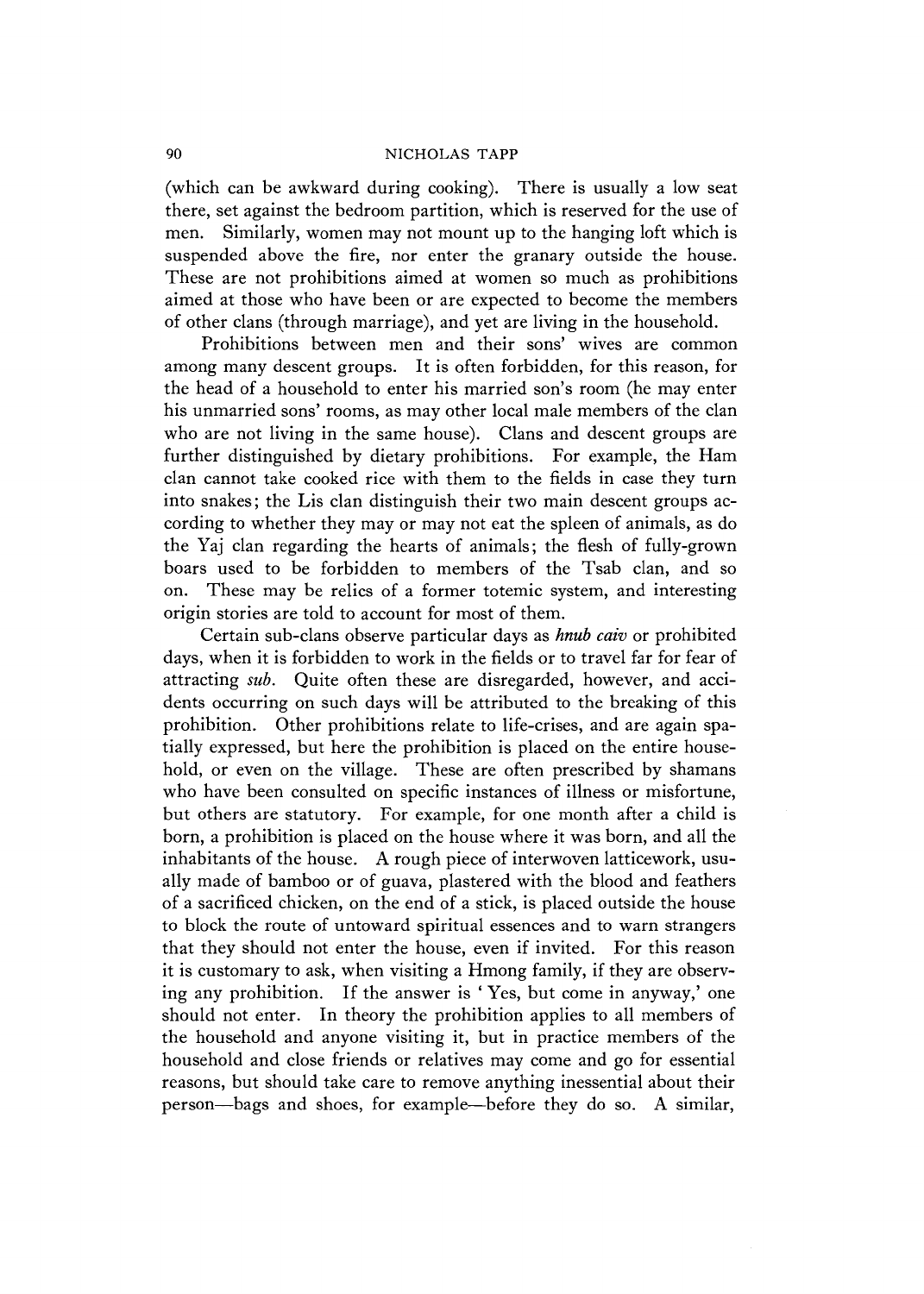threeday prohibition is observed after the *lwm qaib* ritual when a new wife has entered the home for the first time, and a rooster has been swung three times around her head to banish the evil influences of her first clan.

Descent groups also differ according to whether prohibitions are placed on the house after the *ua dab roog* ritual, and if so for how many days. In extraordinary circumstances, during epidemics of small pox for example, which are attributed to the work of particular *dab* a prohibition may be placed on the entire village. There are also other prohibitions of a ritual nature, particularly those against the confusion of wild things with tame things, which have to be kept carefully separate if misfortune is not to result. A bird flying into the house, or a snake or wild animal entering it, or a goat or other animal climbing on its roof, is regarded as an extremely bad omen, which may even presage death, and must be prevented at all costs. When sleeping in the forest, particular precautions must be observed: if a bird should drop a leaf on one, one should decamp quickly and find another place to rest.

#### **CONCLUSION**

The natural environment and social order of the Hmong is therefore closely interpenetrated with the supernatural world of historical legend, shamanic ritual and domestic worship. Every point of crisis in the individual's life is marked by rituals of sanctification and protection, as are the major turning-points of the agricultural year, after the harvests and at the New Year. These rituals congregate in the complex cluster of rituals surrounding the decease of the individual and the changing of the years. The Hmong house and its surroundings similarly form a ritual as well as a social space, in which different categories of the supernatural are symbolised by spirits associated with different parts of the house, which must be honored at different times by particular rituals. For the Hmong the two most important cycles of ritual in the individual life are those surrounding the events of marriage, which have not been considered here since they are more secular than sacred, and those of death. Yet the way of death, and the rituals and ritual experts associated with it, are clearly separated from the rituals and ritual experts of shamanism, described as the way of illness and suffering. Although they both involve journeys into the Otherworld, the concern of shamanism is with life, while that of funerary ritual is with death. Similarly we find that shamanism is classified into two major types; possessive shamanism, which involves the use of trance and the flight of the shaman into the Otherworld, and non-possessive shamanism, which does not require the use of trance and does not involve the flight of the shaman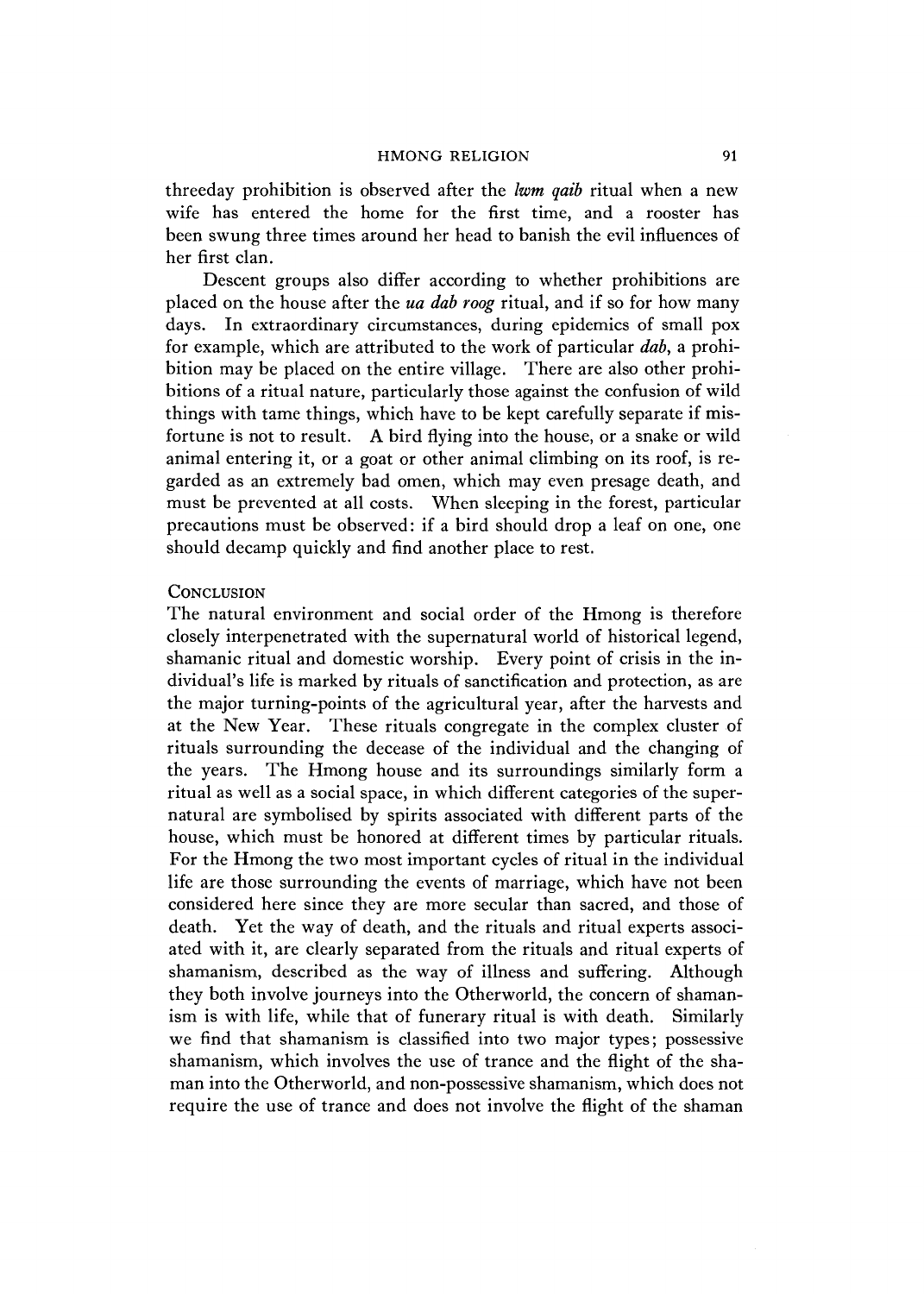into the Otherworld: or, as the Hmong put it, \* this-worldly ' shamanism and ' other-worldly ' shamanism. And again, shamanism itself, as *ua neeb*, is sharply distinguished from the work of propitiating ancestors and household gods, which is referred to as *ua dab.* While only specialists, both men and women, may practise shamanism, any normal male household head should propitiate his ancestors and honour the household gods.

The religious world of the Hmong is thus clearly and logically ordered according to a series of oppositions between life and death, men and spirits, this world and the other world, the wild and the tame. These oppositions interact with each other to form new categories of the natural and the supernatural; for example, the category of *ua dab tshuaj,* or herbalism, said to have been taught by the first shaman although it is not considered a form of shamanism; and the haunting category of other ethnic groups, such as the Chinese, who occupy an uneasy position on the borders of the Hmong social world, intermediate between the categories of the natural and the supernatural, as symbolised in the image of the market as a place of exchange, transformation and substitution.

The Hmong worldview is also rooted in a deep pessimism about the human condition in which the inevitability of death and the prevalence of sickness figure prominently. In some senses this is a frightening vision of the world, yet it enables the Hmong to deal with the many vicissitudes of their life with equanimity and fortitude. In this context it is noteworthy that, now that large numbers of the Hmong from Indochina have become refugees overseas, shamanism has not ceased but has on the contrary proved to be essential in the preservation of a sense or identity and dignity in the face of such challenging new conditions.

#### NOTES

In this article, which is to form part of a UNHCR-commissioned ethnography of the Hmong, I have attempted to present a unified picture of Hmong notions of the supernatural. Since as EVANS-PRITCHARD (1937) puts it, " beliefs are functions of situations," the order of presentation adopted here is not I think one which would immediately occur to most Hmong, who compartmentalise their beliefs to a far greater extent than I have suggested here. Nevertheless I have tried to remain faithful to the very clear distinctions which the Hmong draw between different categories of beliet in, for example, the ways of death as opposed to the ways of shamanism, and shamanism as opposed to household ancestral worship. In order to achieve such a coherent presentation, I have necessarily drawn on the ethnographies of earlier writers, and in particular on the work of Jean Mottin, whose extensive contribution to the study of Hmong shamanism deserves some tribute. Unless specifically declared otherwise in the text, however, all descriptions refer to the *White* Hmong with whom I worked in Northern Thailand in partial fulfillment of the requirements for a Ph.D. at the School of Oriental and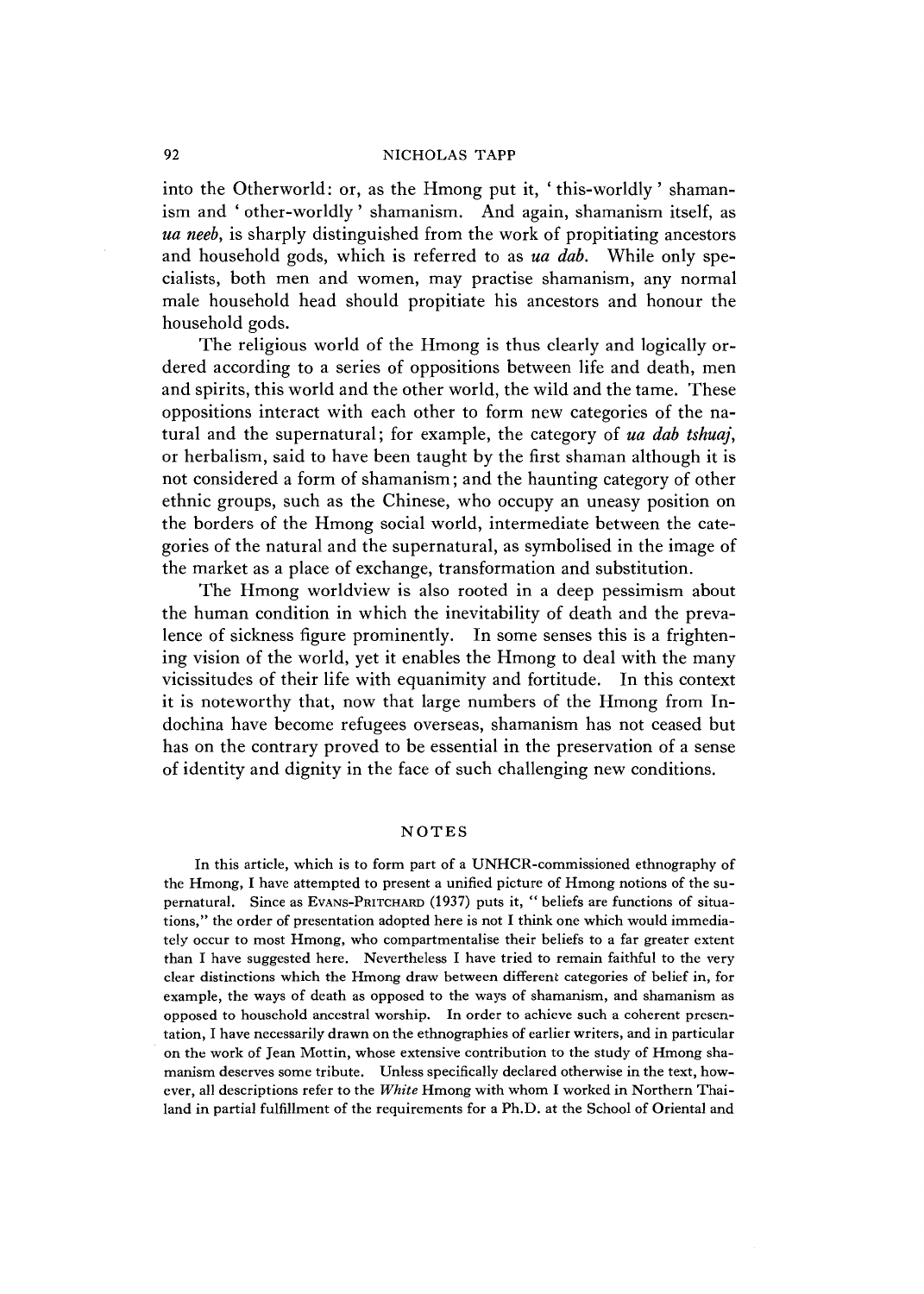African Studies in London, under the terms of grants received from the Social Science Research Council and the Central Research Fund of the University of London, for which I am duly grateful.

1. A version of this myth has been published in LEMOINE 1972.

2. Because the Hmong term *plig* can be used countably and uncountably, and may be used to refer to different parts of the body as well as certain animals and plants, it has been found advisable to use the term ' self ' instead of the term ' soul ' in those instances where the personal aspect is not stressed. *Tus plig* is the singular, *plig* the plural form.

3. LEMOINE (1972) considers this in some detail.

4. I use the Barney- Smalley system for romanizing Hmong terms, in which final consonants indicate tone value, and doubled vowels indicate final nasalisation.

5. MOTTING (1979, 21) refers to this legend, which most Hmong know.

6. See Lemoine (1986) for a consideration of these *neeb.*

7. I refer to this in more detail in Tapp 1985, 276.

8. LEMOINE (1972) has drawn attention to the role of the cock as a psychopomp in Hmong funerary ritual.

9. The notion of the tragic catastrophe is important here. The fullest version of this epic can be found, together with an analysis, in Tapp 1985. It is also referred to however by LEMOINE (1972) and in the story of Paj Cai, the Hmong messianic leader in Laos in the 19208s, recorded by Father Bertrais in unpublished form, and translated in MOTTIN n.d., 79-113, but in very abbreviated form.

10. According to CHINDASRI 1976, 26.

11. Morrin (1982, 90) describes this belief.

12. This is very widespread belief among the Hmong, which MORÉCHAND (1968) has drawn attention to.

13. See TAPP (1982) for a more detailed consideration of some of the implications of this.

14. MOTTIN (1982, 11) refers to this very common ritual.

15. MOTTIN (1979, 119-213) gives the full text for this ritual, which I draw on here.

16. LEMOINE (1986) argues that shamanism is hereditary.

17. MOTTIN (1982, 107-115) and LEMOINE (1986) provide full accounts of this process which my own fieldwork confirms.

18. MORÉCHAND (1968) refers to this; my own informants in Thailand were not aware of such a ritual.

19. LEMOINE (1986) gives this classification.

20. As MOTTIN (1984) has pointed out.

21. Here I follow MOTTIN (1984).

22. MOTTIN (1979, 241) provides a translation of this service.

23. MORÉCHAND (1968) describes witnessing this.

24. LEMOINE (1986) has powerfully argued this point.

25. I have described this at some length in Tapp 1985.

26. BERTRAIS (1978) provides a comprehensive account of Hmong wedding customs, based on translated texts.

27. LEMOINE (1972) mentions some of these points.

28. According to LEMOINE 1972.

29. The importance of this is considered in Tapp 1985.

30. LEMOINE (1972) provides translations of some *nkauj tuag*.

31. TAPP (1982) makes the same point.